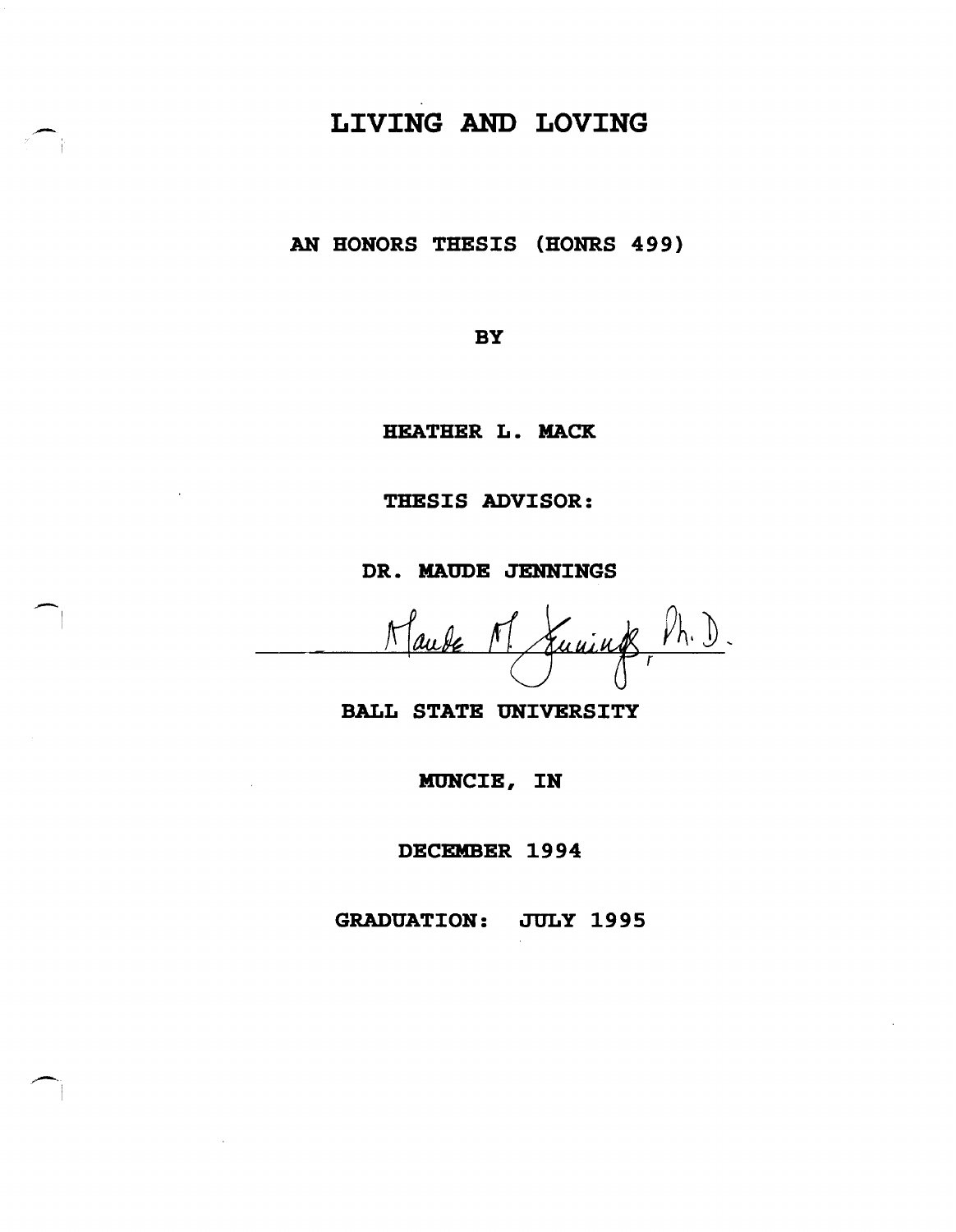$\frac{SpCoII}{Theso}$  $-2.79$ <br> $+6.79$ <br> $+6.79$  $M33$ 

--

 $\sim 0$  .

-I

 $\overline{\phantom{0}}$ 

# **TABLE OF CONTENTS**

| Poetry:<br>The Horror of One Night<br>3<br>Waterstone Lake 4<br>The House of Cards 5<br>Reverent Despair 8<br>This Love is Real10<br>I Look at You11<br>When<br>Two Lovers Dance13 |
|------------------------------------------------------------------------------------------------------------------------------------------------------------------------------------|
| As You Sit Before Me Now15<br>The Tragedy of Love16<br>The Man I Love22                                                                                                            |
| Songs:<br>My Heart's In Carolina23<br>Do You Feel the Love24<br>$\mathsf{T}$<br>Believe In You25<br>All I've Ever Wanted27                                                         |

 $\mathcal{A}$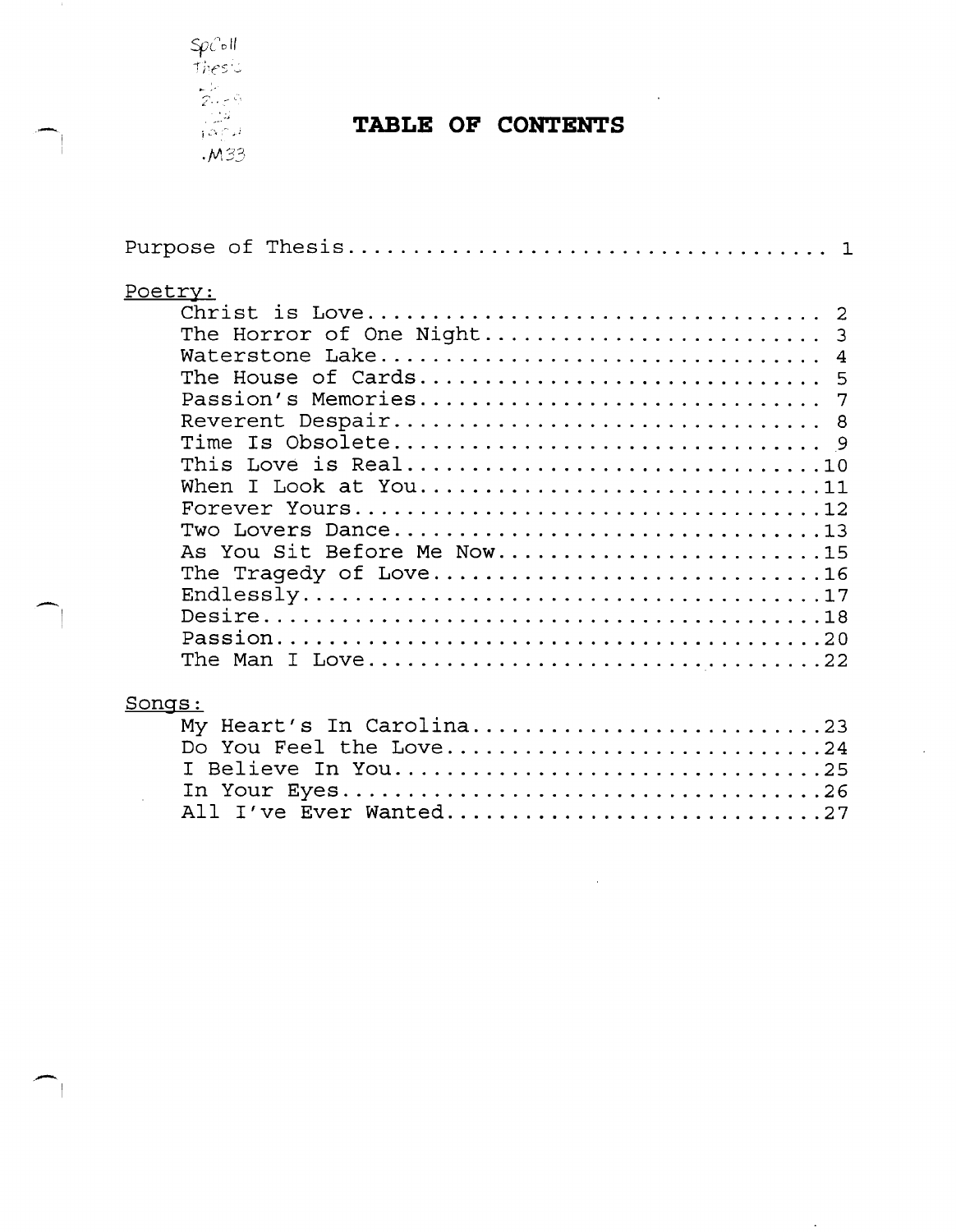#### **PURPOSE OF THESIS**

~I

 $\overline{\phantom{a}}$ 

 $\blacksquare$ I

It could be said that "Living and Loving" is my life. Indeed, it is a written record of all that I live for and all that I love. Some of the following poems speak of happiness and joy; some of pain and frustration; others of love and romance. All of my works speak of my innermost thoughts as they are spilled from my heart. I conclude with written lyrics to my songs and an accompanying audio tape. It is with great eagerness I assembled this brief testament and with a greater excitement now offer my life and love to you. And to you who have inspired me, I now dedicate my first collection.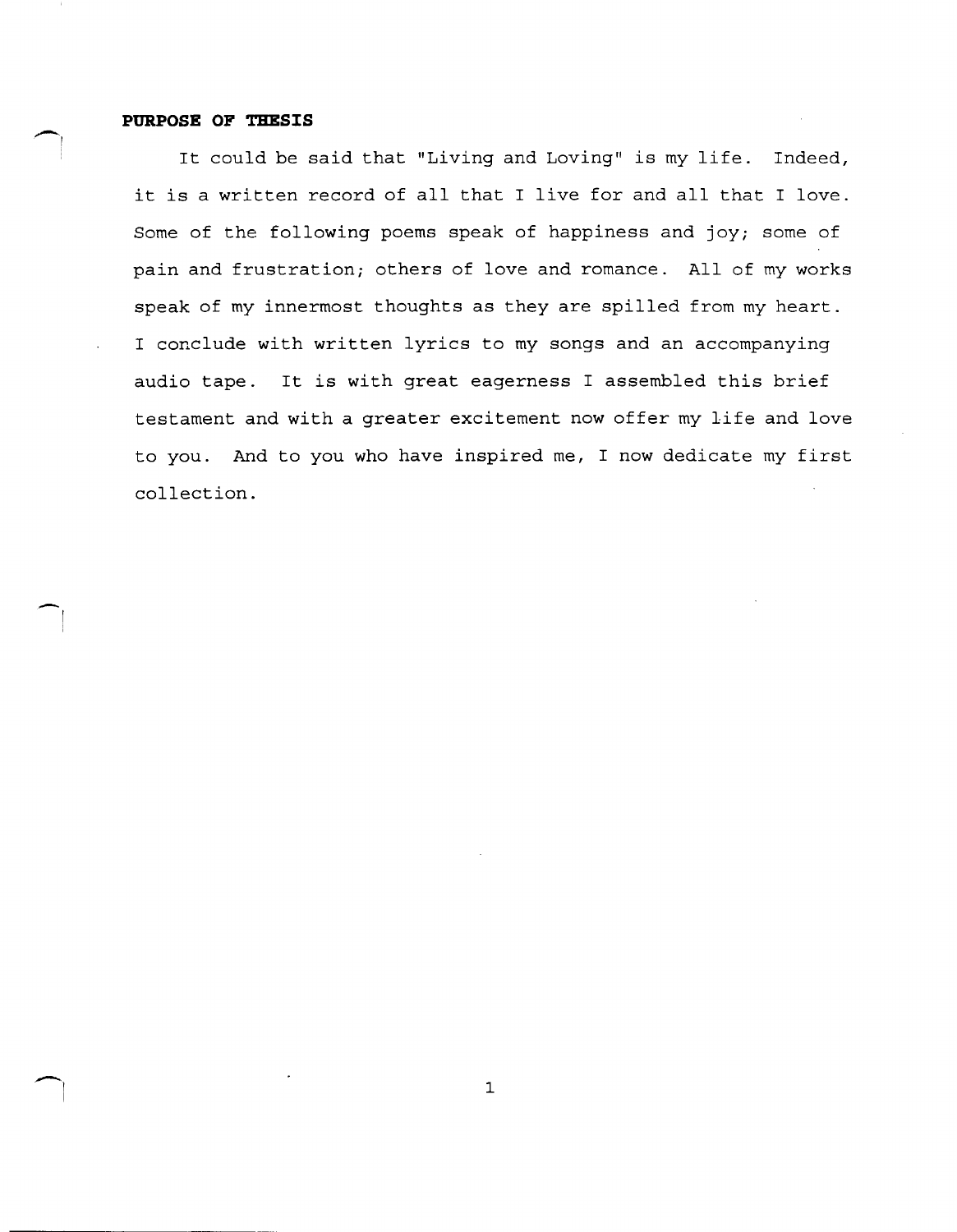# ~-! **Christ Is Love**

 $\overline{\phantom{a}}$ 

 $\leftarrow$ . I Crystal waters rush to shore as Heavenward I look and thank God for the beauty. Rippling through calm air, a cool breeze brushes against my face. I feel the warmth of God's love; I am not cold. Silvery tears stream down my face like rain. Time makes me appreciate all I have, yet don't deserve.

I pray to the Lord as he gives me strength. Sitting in quiet meditation, I feel His power.

Lowering my head, I kneel to the ground. Opening my heart, letting the Holy Spirit enter me once more. Variant feelings fill my soul. Emptiness I will feel no more.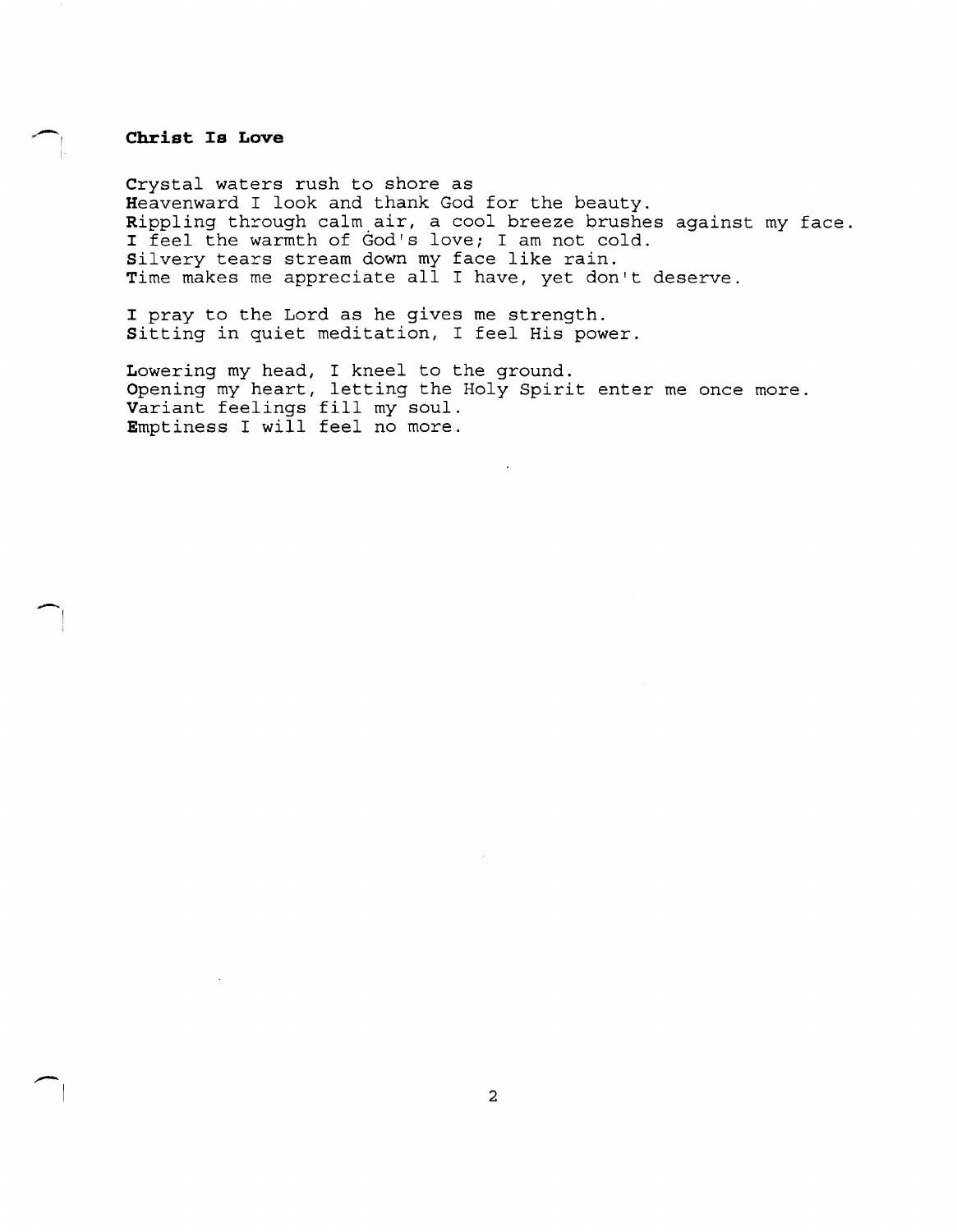# The Horror of One Night

The horror of one night Haunts me still today. Of their fighting and screaming While in bed, I lay.

At the tender age of nine I realized with a start, My daddy might be leaving. It might break my heart.

My tears, a salty rain; Not making a hint of noise, I silently thought back upon My sorrows and my joys.

-I

I prayed to God, "Don't let my daddy go away!" The fighting continued, then silence, Daddy didn't stay.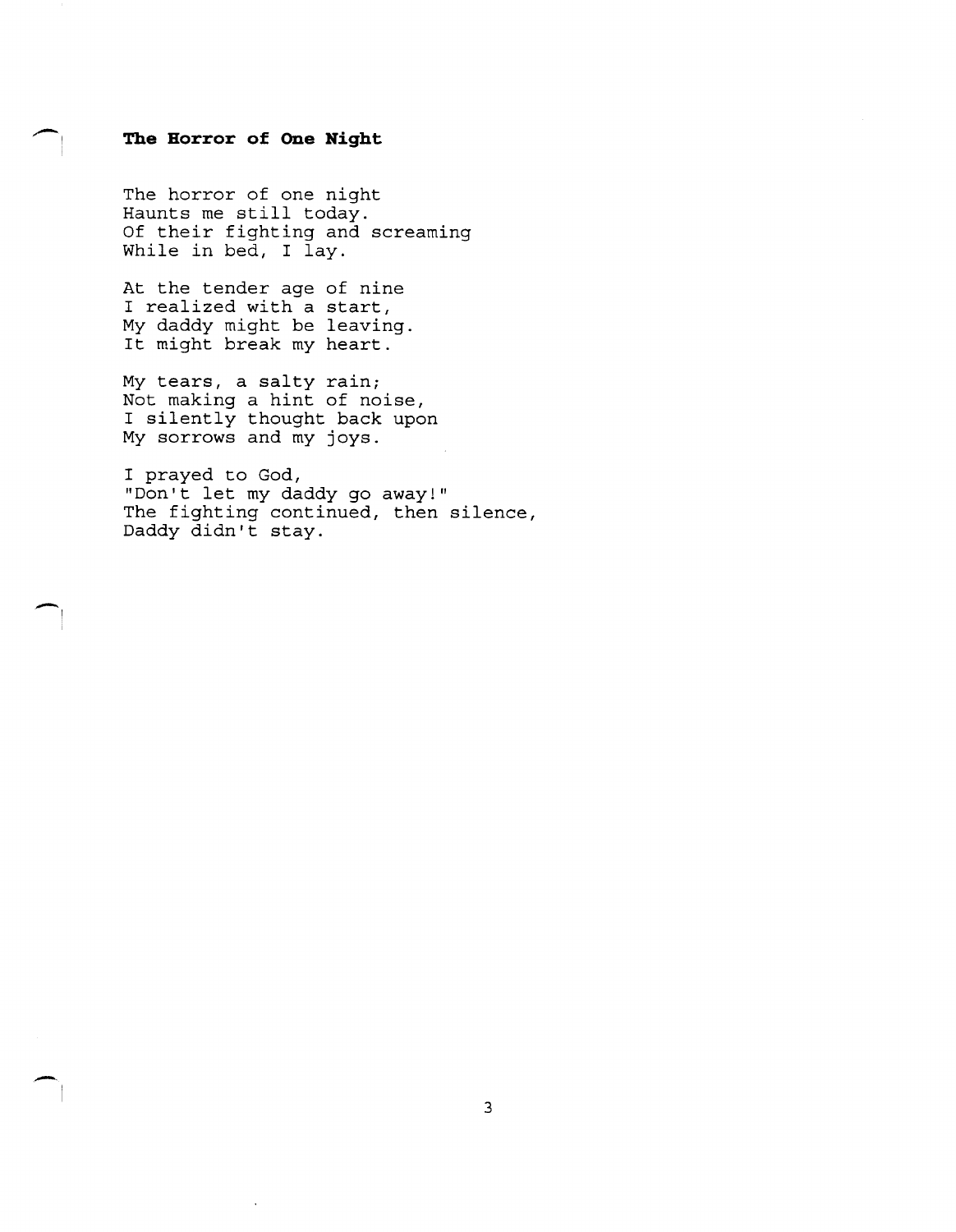# Waters tone **Lake**

 $\overline{\phantom{0}}$ 

..-. I

Peaceful times are these As before the waters I stand in awe And breathe new life In the still air. The music of the waters Can be heard Like a distant song as Her waves brush the rocks Enfolding her. Reminded am I of The tender love Holding my heart; Enfolding my soul In reverence, As the blue sky Contains her world. Surrounding me is that world In full glory. And even as I reach To touch the waters; To be refreshed In its coolness, I am lost In the sun's warm embrace; Finding peace and love Abundant .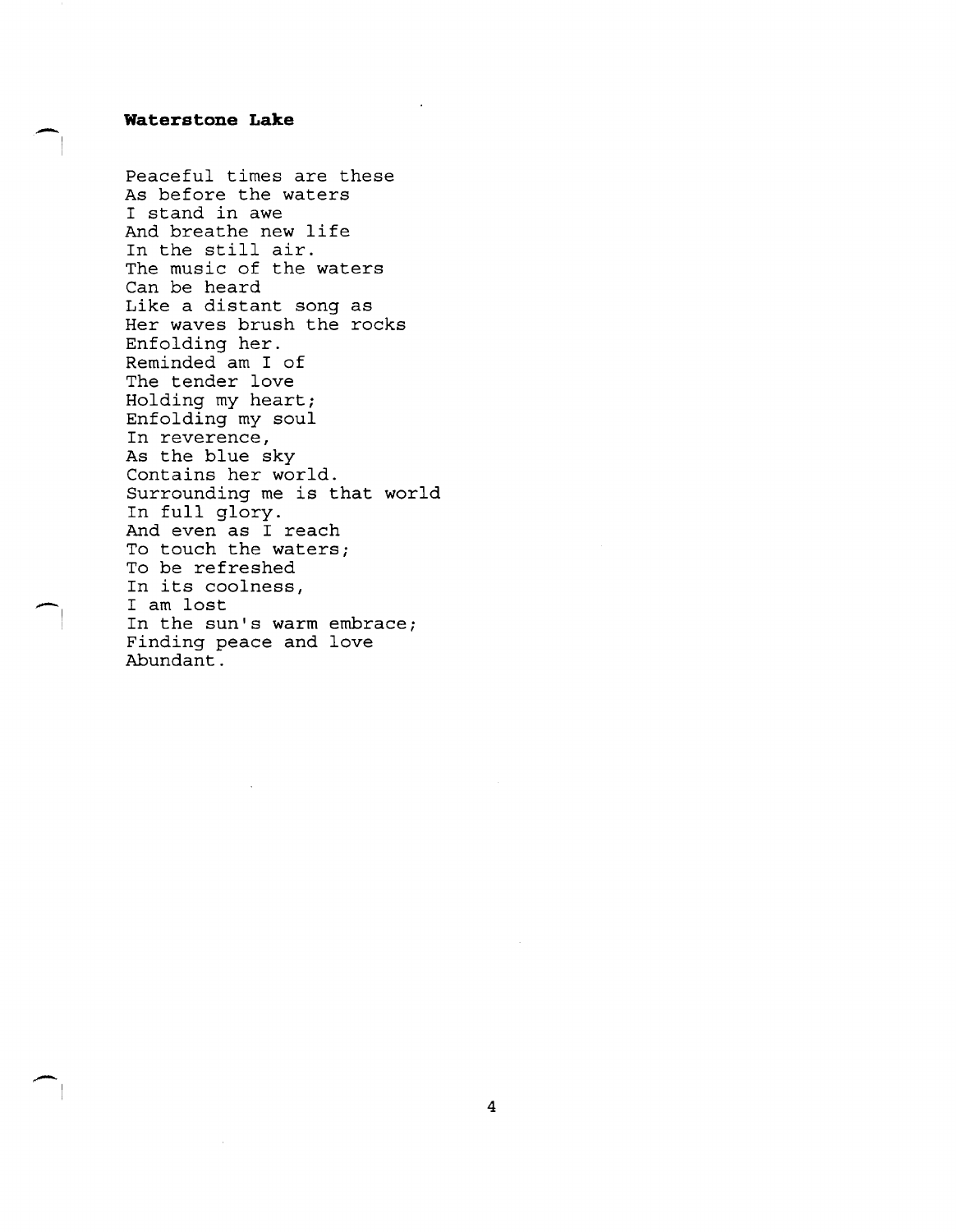#### **The Bouse of Cards**

-

 $-$ 

-

This house of cards Before me now Of which I am so proud Is the house I now present And boast of strong and loud. For in this house I did submit All the many hours To perfect each card-made wall To create its every tower. The pillars mark the entrance The great hall lies within. The many rooms in splendor made Beg of you "Come in!" The terrace leading from the back Overlooks the sea Where waters gently Brush the rocks And beauty is mine to see. Every card for every wall Is in its perfect place. For I set it there so perfectly With my own design and grace .

I sit back now to gaze upon The wonder that I made And marvel at the stability With which each card was laid. Yet even as I now behold This house of cards, all mine, I feel the chill of winter wind Creep quickly down my spine. Jumping to my feet, I race To block the wind away. 0, Wind be merciful to me! Be gentle now, I pray. But despite my desperation, Though I try to shield the blow, Each card now before me falls. The pain and horror show. With one simple burst of wind My house of cards did fall And with it fell the pride and joy In which I gave my all. And in the pile before me now Lies the pillars and the hall, The many rooms in splendor made I never dreamed would fall.

(continued) 5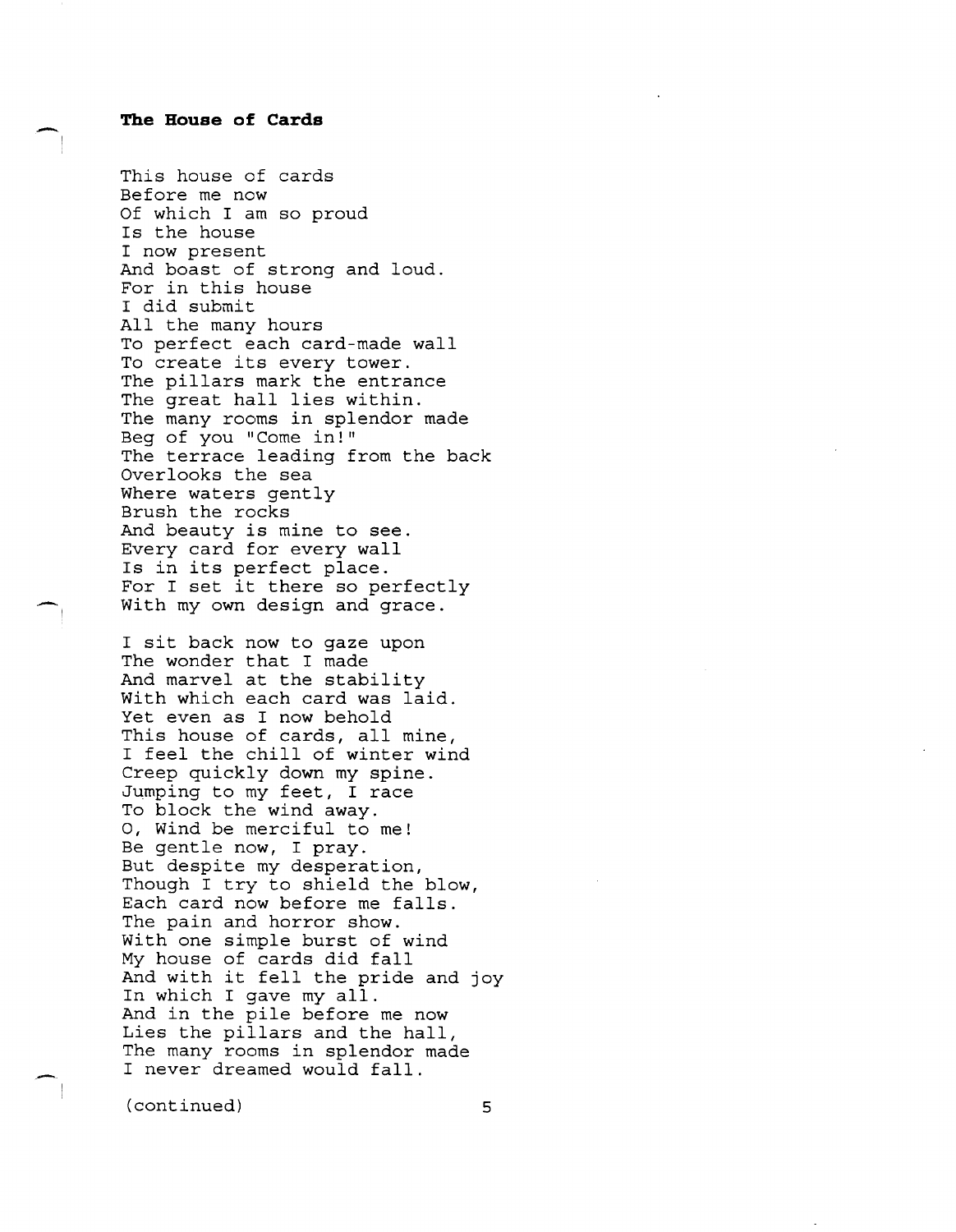The terrace leading from the back That overlooked the sea, Now humbly lies in ruins With no beauty left to see. Every card for every wall No longer has its place For now in lies in pieces And my head falls in disgrace.

-I

-I

I sit back now to gaze upon The wonder I had made And reach to touch the fallen cards That I had so gently laid. o cursed Wind, how dare you move To take revenge on me When never did I harm you Nor destroy all that you see. Yet you look for ways to harm me Ways to kill all that I know. You have taken all I ever loved Now I have nothing left to show. But perhaps not only for destruction (As I'm inclined to think) Is why you blow my house of cards In a single second's blink. Perhaps it's to remind me That this is what they are: Not stone, or brick, or lumber. It is a house of cards. And for that very reason My trust in this can't stay. For faith put in a house of cards Very quickly blows away. Now I see, 0 Wind, your ways Though the lesson's blow was hard. And humbly now, I start again To build my house of cards.

6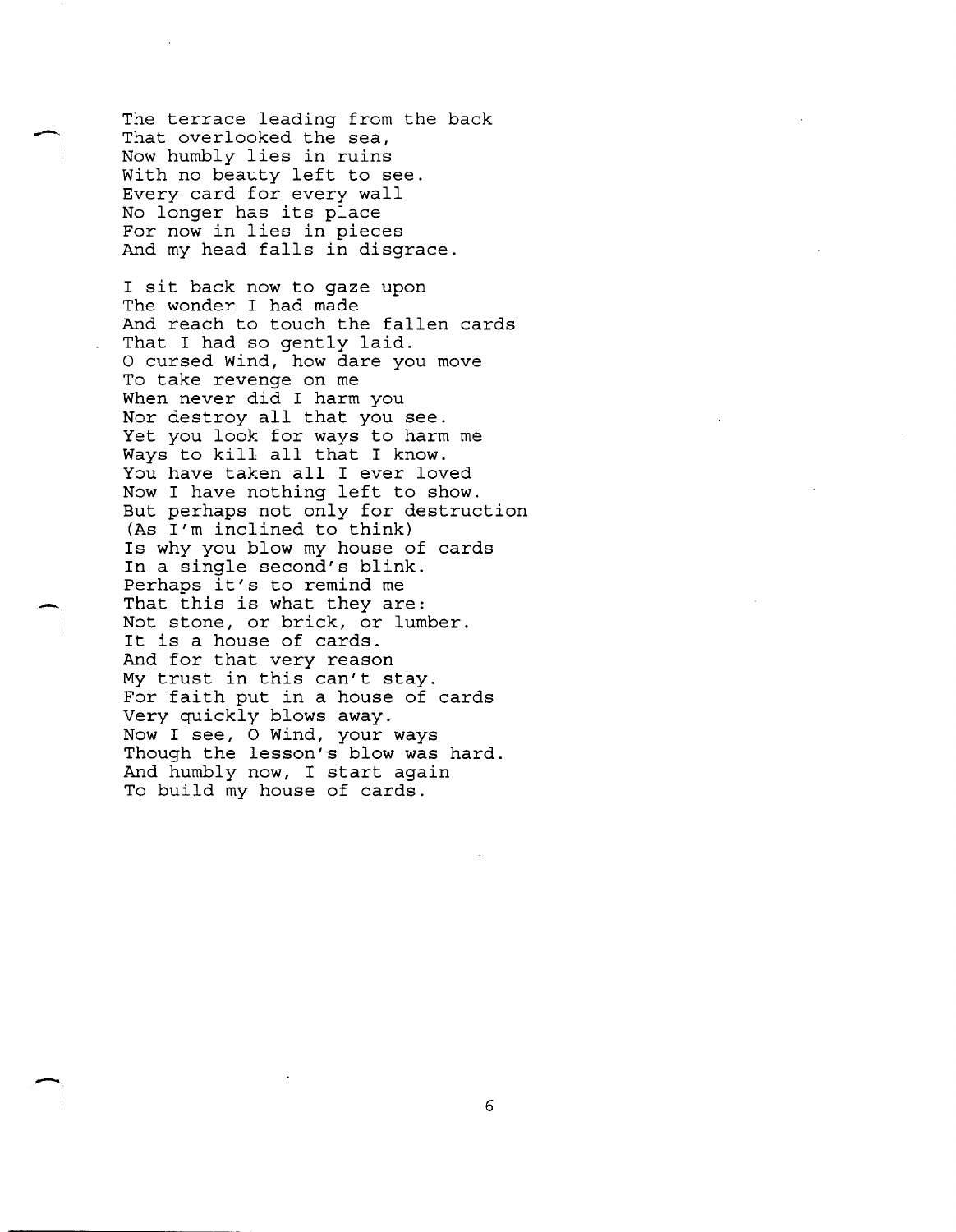#### **Passion's Memories**

 $\overline{\phantom{0}}$ 

 $\left( \frac{1}{2} \right)$ I

Passion's memories tear at my flesh Where happiness years to settle. Happiness is no stranger to this, my soul. It was once nestled secure in my breast, Yet was unmercifully withdrawn At a loved one's whim. Now that my heart beats uniformly With the spirit of another; Now that happiness once again is warmed by love, Memories return in terror's form To taunt my weary soul. Haunted with Death's own love Only to fall again?

Shall the game be repeated In it's bloody triumph, Where my mind, my soul, and my being are toys With which to appease desire? Or is each love significant? If I lower the gates to vulnerability Will I fall again into the snare of my past? Or can I save the love I wish to unite? To love freely, to love wholly, To love beyond the grip of another.

7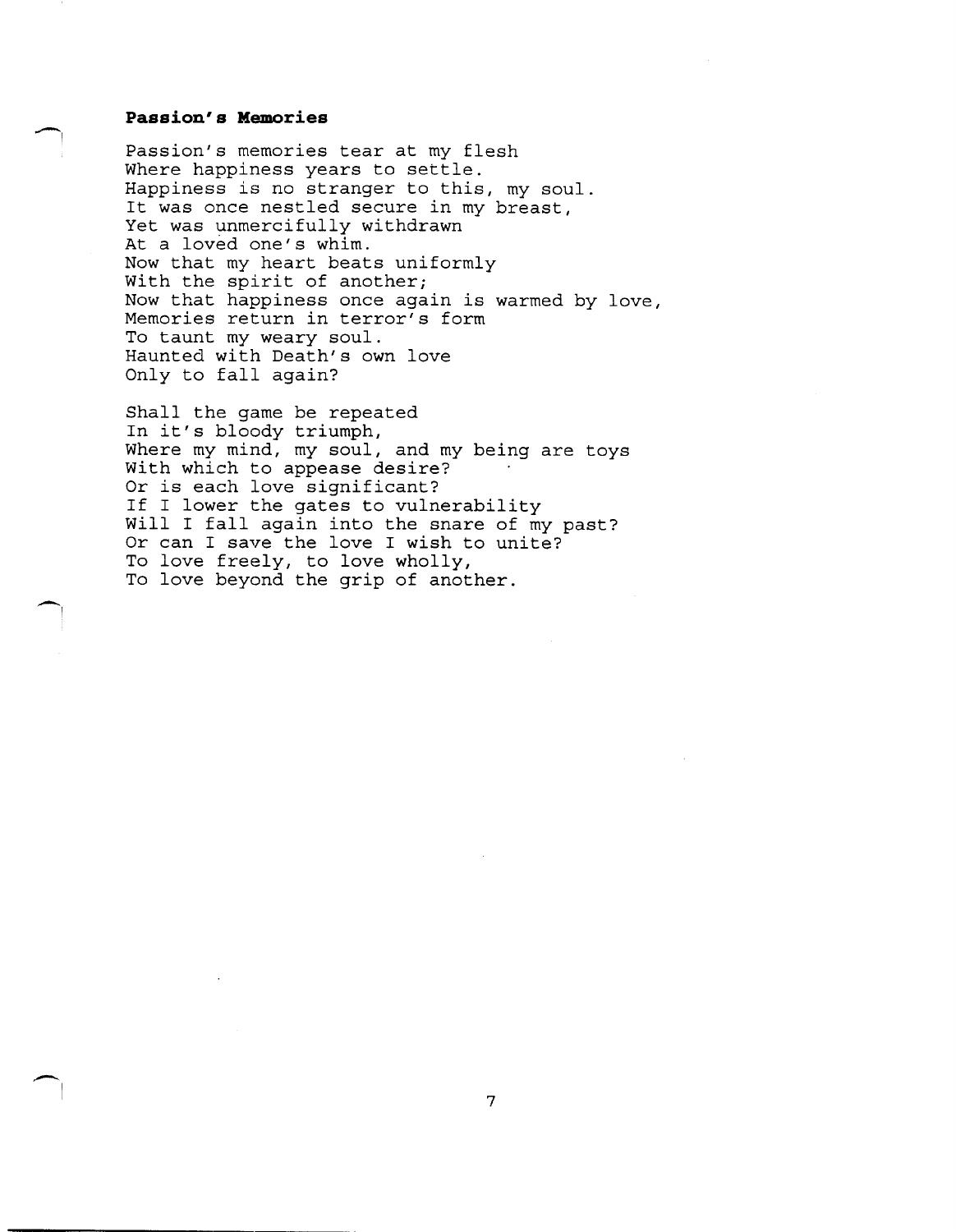# **Reverent Despair**

-I

 $\bigcap$ 

I lie in your arms Innocently your friend. Nothing unusual; never suspecting. You caress my hair, my face, my lips; You brush my cheek. Cover my face with the heat of your kiss; The warmth of your heart. Sinking into your embrace, your love; Knowing it should never be. But entranced by the affection of a reverent passion. Who am I to accept the affectionate love of a friend? Who am I to respond, hearing the warning of my mind and soul? Truth is clouded in desire and righteousness. Truth is lost in reverent despair.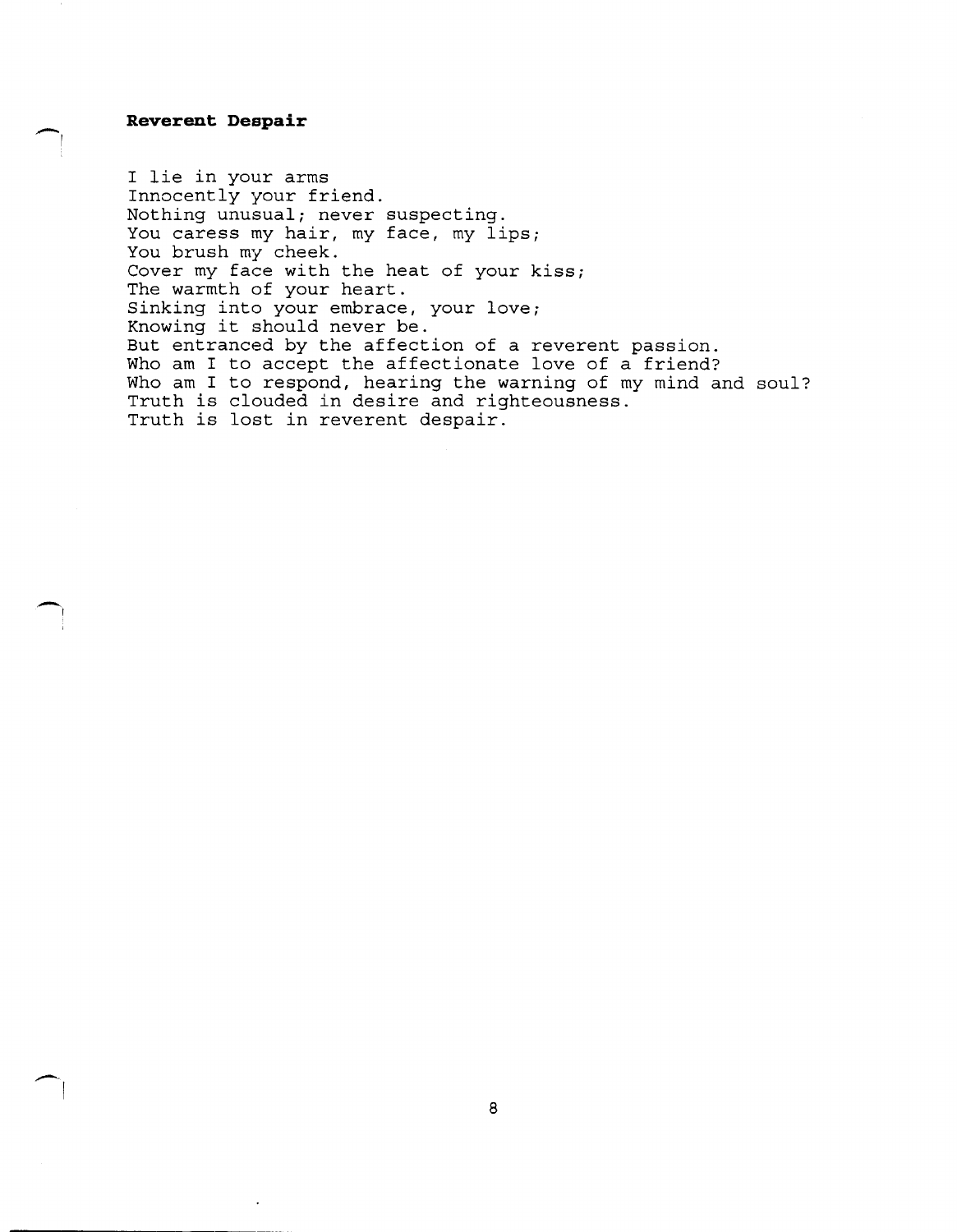# **time is obsolete**

 $\overline{\phantom{a}}$ 

 $\overline{\phantom{0}}$ 

-I

time is obsolete disregarding no time is better nor far worse yet inevitable i have poured out my heart in moments of great emotion then in tranquility been drown in my own rationality disconcerting ideas pass for a moment in time only to be pursued by another so much more intense confusion i never denied my love not to myself not to him no not to anyone but intensity was suppressed and relentless freedom overcomes love for a time maybe forever somewhere somehow in the midst of a friends love in innocence i was conquered unaware until it dissipated in a seconds notice with a kiss that brought together two worlds by tearing them apart.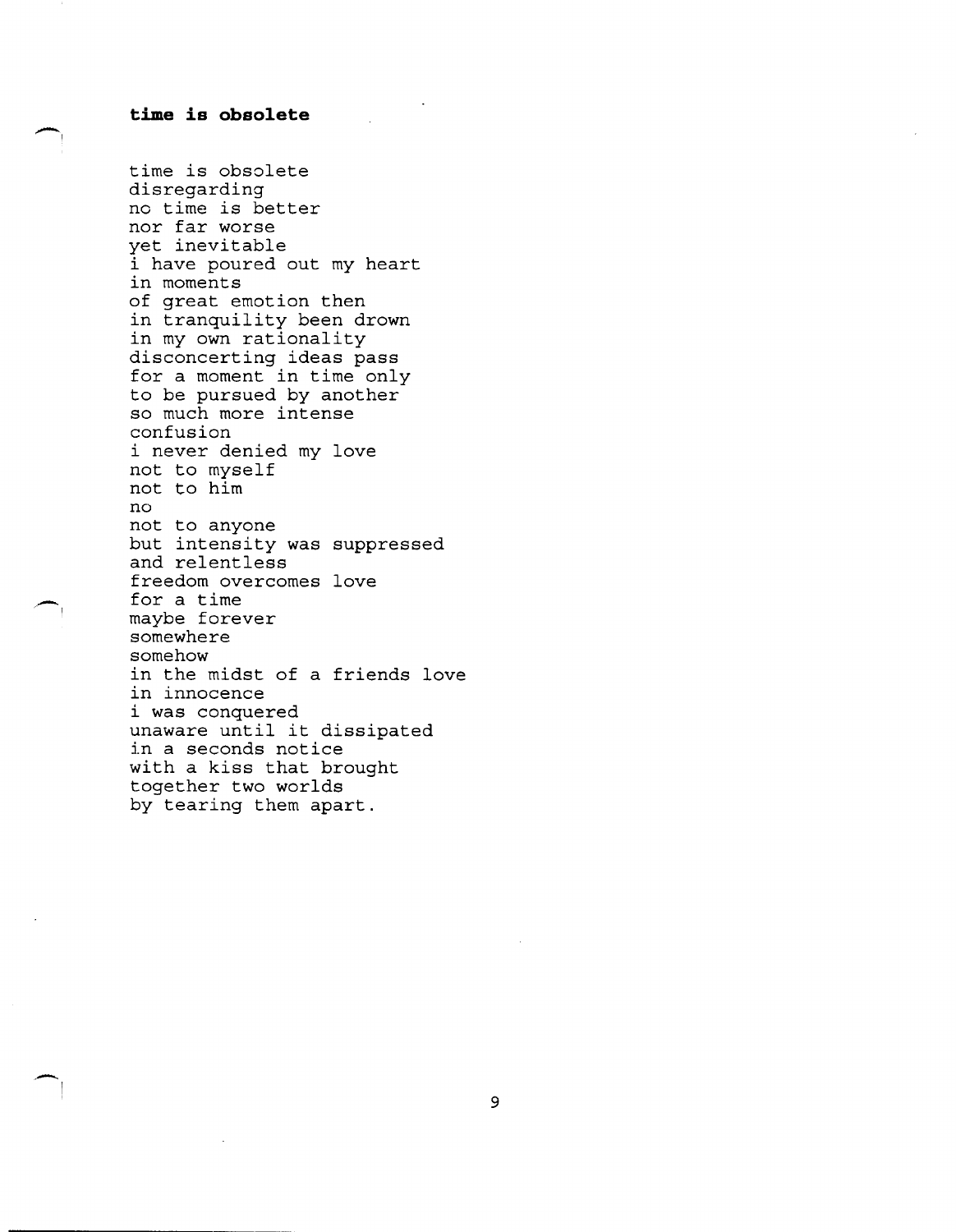# **This Love is Real**

 $\overline{\phantom{a}}$ 

 $-$ 

-I

The beat of my heart quickens as He looks deep into my eyes Into my heart, my soul, my being. Sinking helplessly in an unfamiliar world.

Listening to his sweet voice fill my ears Only for me to hear my Valiant prince, forever. Eyes, still locked, I see the smile I've dreamed of so long.

In this man's arms, my heart finds peace. Silently, I cry out for his embrace.

Reach for me and fill my heart. Endlessly let your heart be joined to mine. As I long to fill your heart's desire Love, so real, consumes my every thought.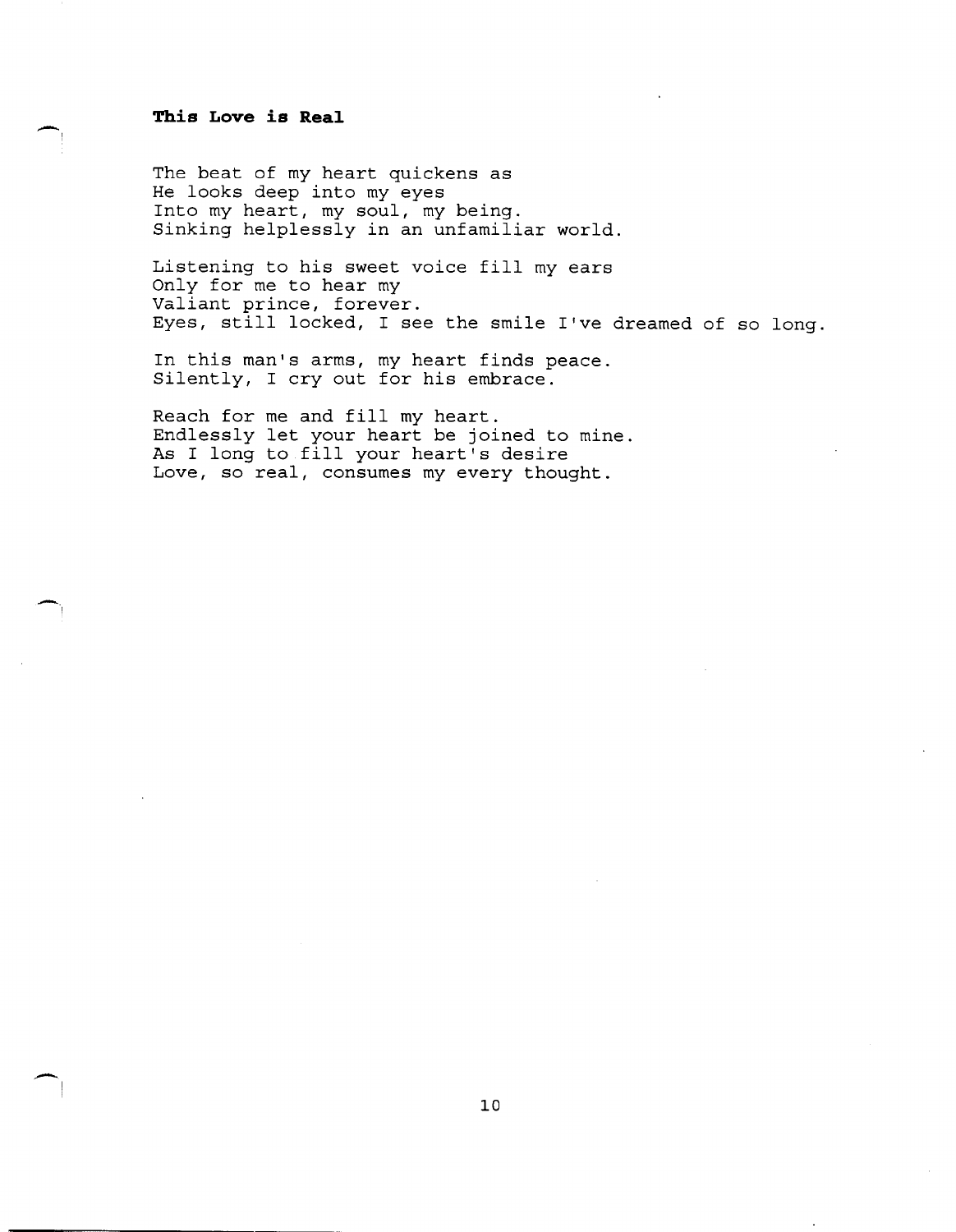#### **When I Look at You**

-

When I look at you, I see A man who fills my heart With joy and blessed happiness. In your eyes, I see the love That fulfills my every need; The gentleness that encourages my every step. In your arms, I feel the strength That confirms my safety; The warmth that embraces me and holds me near to you. In your kiss, I feel a renewed passion that rises within me And seals the promise of my love.

Take me in your arms at will Only make your love known Hide nothing from my eyes, my ears Let your heart be known to me For to you, I give my heart; To you, I give all that you ask. Nothing would I deny you. For love, when repressed, is not love. But I give it freely to you. Look into my eyes to confirm the truth; There you will see who I truly am: The strengths that unite me. See also the weaknesses And let your heart be moved, yet unchanged For both reach to you and you alone.

Some would call it fate, others chance That we be drawn together And magic be that which binds our heart and mind, But I know that a power far above this Drives my heart to humility, my eyes to tears. That source of perfect Love itself That shows me how to love Also fuels the love I give to you. May my heart be gentle and quiet. May my life be reverent and pure That I become a vessel where Love flows freely To touch you.

I feel the heart within me Ache as it beats beneath my chest And I long that you know me fully. The tears trickle down my softened cheek As thoughts of you overwhelm my mind. Touch those tears, for they are yours And as you whisper your love to me Know that our hearts beat uniformly As one, And know I love you. 11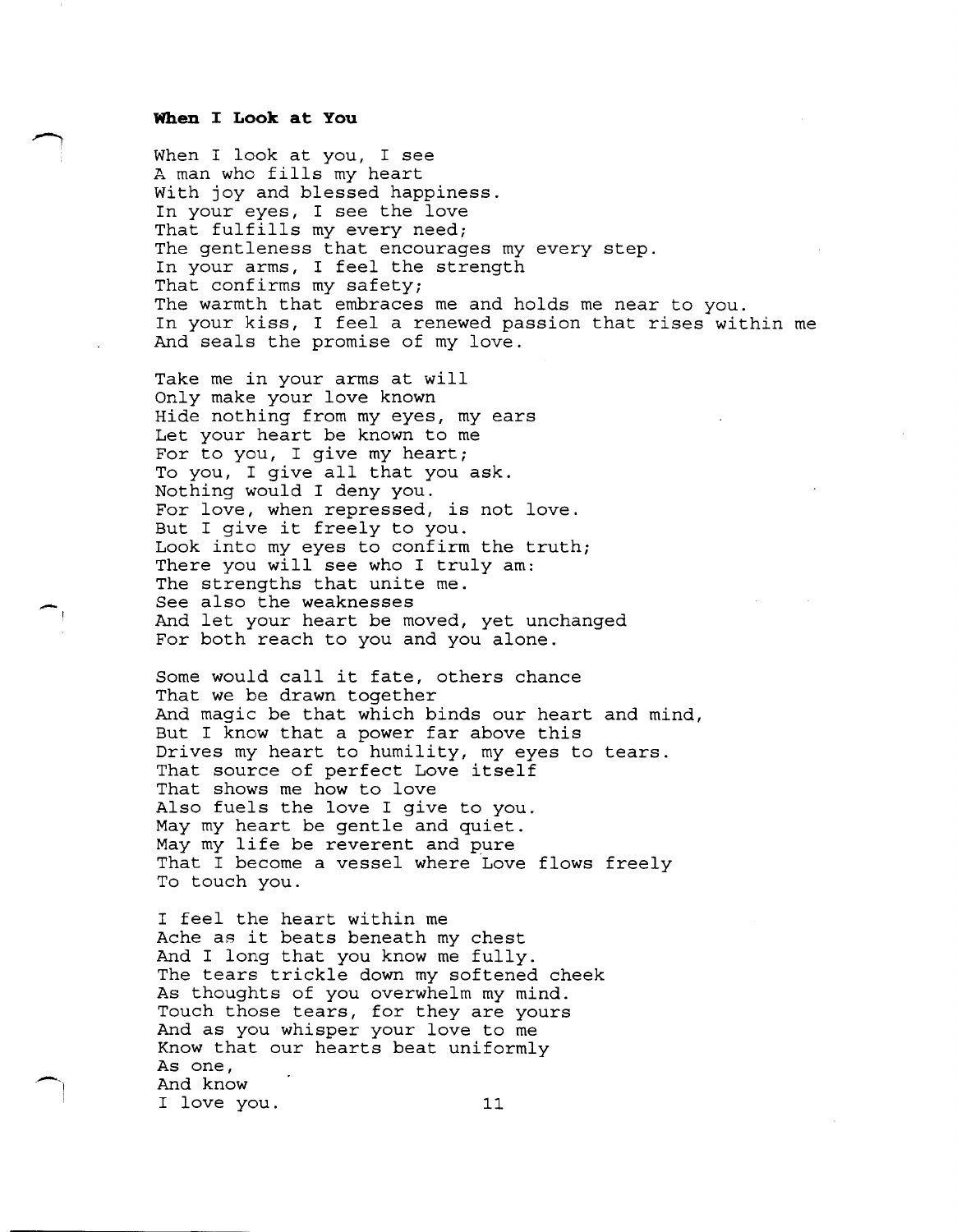### **Forever Yours**

 $\overline{\phantom{0}}$ 

 $\overline{\phantom{a}}$ 

I gaze into your eyes and fall deep in love again, As beside me lies the man to whom My heart sings the notes of a glorious song. Hold me firmly to you 'with the hands That have created my world And surround me in the passion of your strong embrace. My fervent heart melts in the heat of your kiss. Each time, my soul is aroused, awakened. My mind forgets all that I once knew And remembers only who you are And what you do to me: I love the way you call to me As each word falls from your lips. You encourage my weary soul And strengthen me in my weakness. I love the depth of your mind As it fuels your creative, adventurous spirit; As it searches for the God that made you. I love the gentleness of your heart For as gently as you caress my body, So you touch my soul. That same spirit so tenderly holds my heart; So sensitively meets my every need. It is such love that rises in admiration That lets me trust you with my fragile heart With no fear. It is that love that burns excitedly inside me; That longs to be revealed completely. My soul reaches out to hold you For it knows no other desire. Hear me calling to you, my love, Though no words can speak what I say. For I long to take my every breath As the woman your dreams have searched for; To give you all that I am and all that I have Forever. Call me now, Take me in your arms now to fall again; Lost in the sensuous pleasure of your love. And as you confirm your love and desire, As my every dream and longing are fulfilled in you, Let me sink into the passion that is only ours, Without reservation. Take me as your own, my love, And let me be Forever Yours .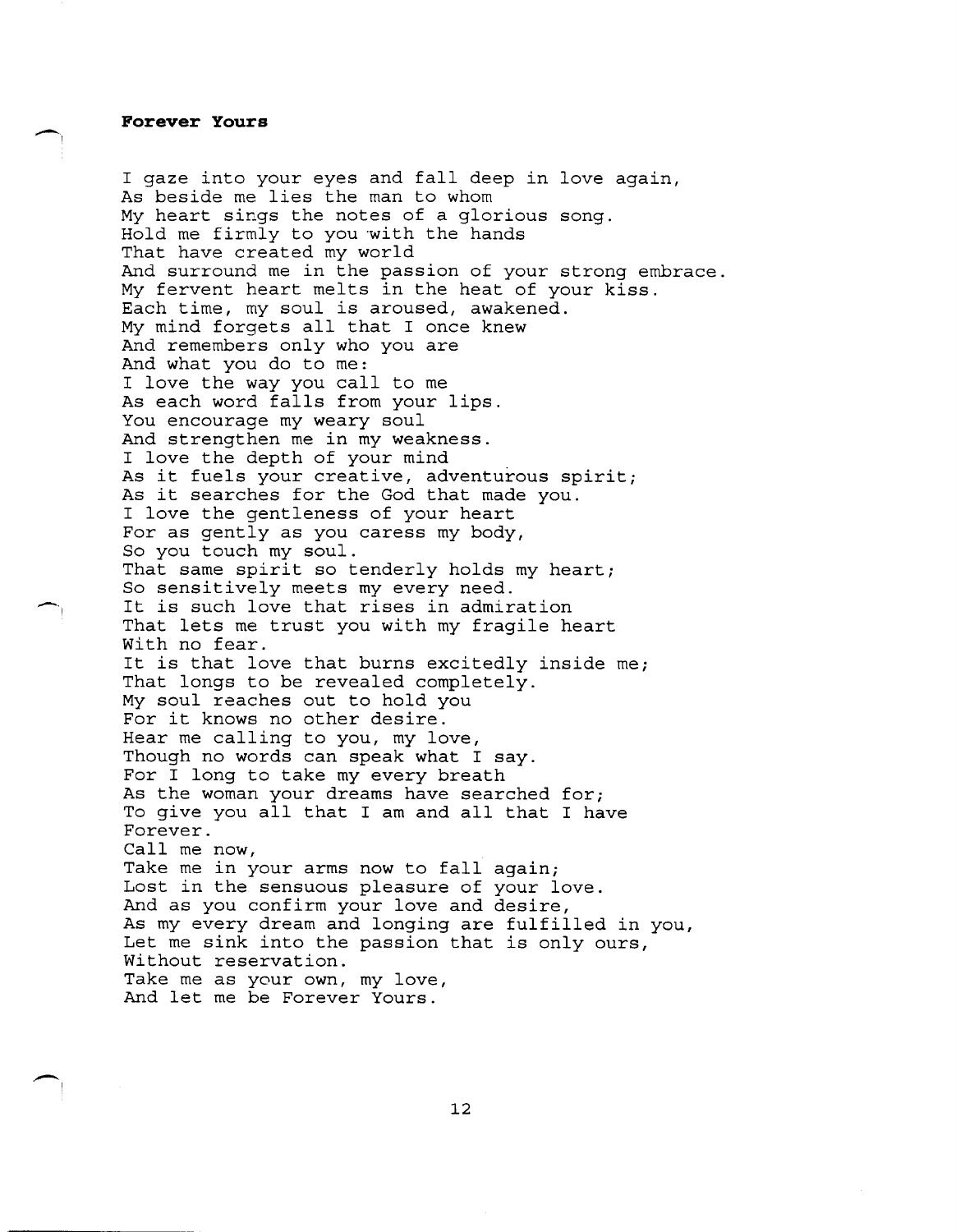$\overline{\phantom{0}}$ 

Searching through the darkness She longs to feel the touch Of the man whose love will Set fire to her lonely soul. Feeling through the night, she stumbles. For surrounded is she in The blackness of the room In which she roams. So often now she reaches out Feeling the heat she longs for Yet as she moves closer All is chilled before she grasps. Falling to her knees, The tears flow to soothe her weary soul. Her body bruised; her heart without hope; Knowing she dreams the impossible. But through her tears, she sees his shadow. Though frightened, she remains still To follow each move he makes. She feels him near. So gently, he reaches for her Helping her to her feet; Kissing the tears that remain. And in the still darkness, he pulls her near him As two lovers dance. So tenderly he holds her body. So close, she feels the fervent beat of his heart Against her chest. So reverently, he kisses her face And cradles the fragile one in his arms. With sweet music he fills her ears And sings to her the words of his soul; Longing that she know the truth-- The endless depth of his love. Yet a chilled air Keeps her from feeling the warm tenderness in his touch. The blackness of the room Blocks her eyes from seeing the precious gift

That so carefully holds her. Fear keeps her from knowing As two lovers dance.

Holding tightly to his body, Though he would never let her go, She longs to see his face; To find the light in his eyes, But in vain.

( continued) 13

-!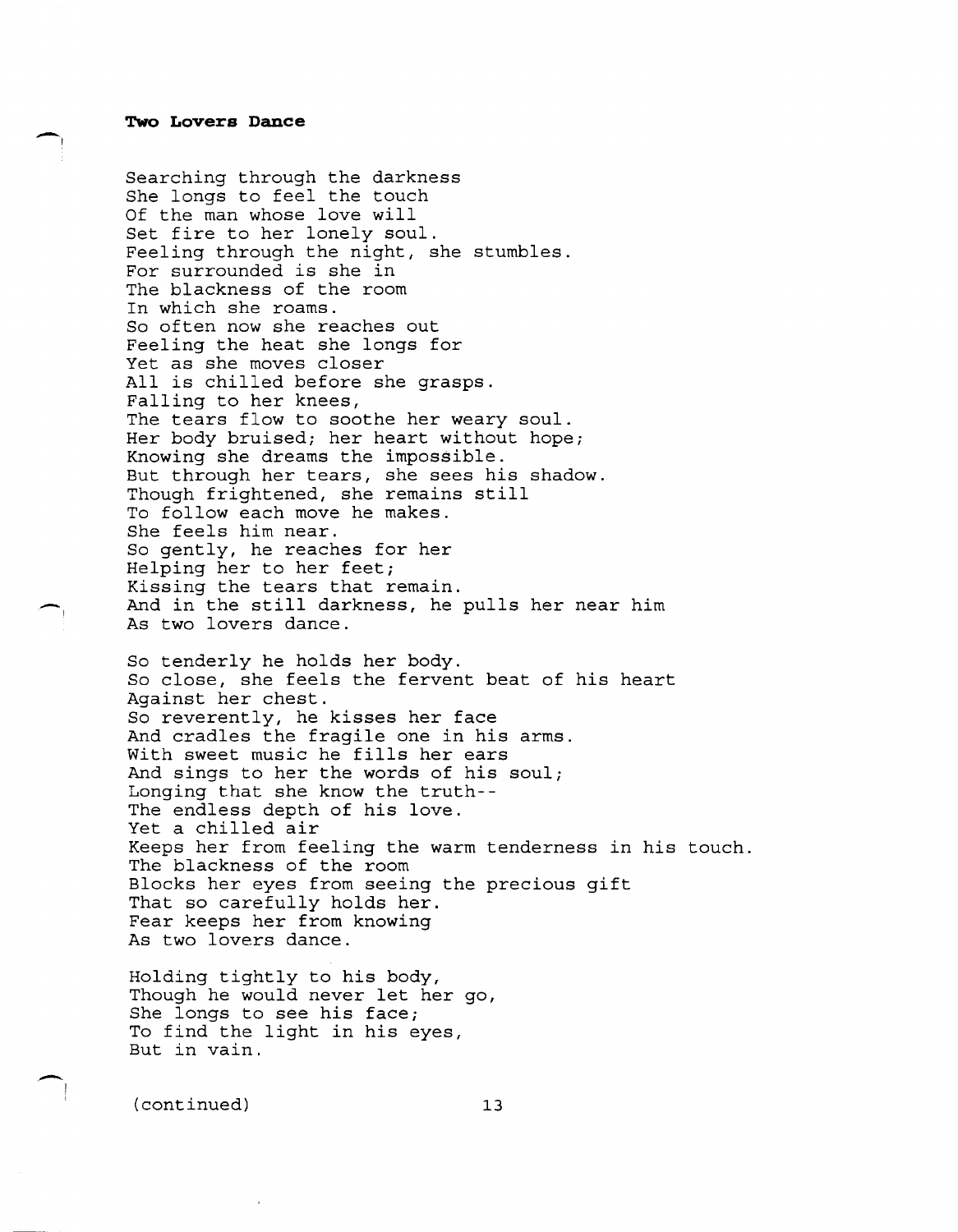He feels her body shutter; The tears that again she cries. He reaches for the hands That hold so securely to him In fear he might let go. Yet taking those hands in his, And assuring her one last time, He leads her where alone she could not go. As she reaches to feel the features of his face: His cheek, his lips. . . He kisses her hand and reaches for her again, Pulling her close. Confidently now, his lips passionately kiss her own Surprising both as the embrace reveals their hearts completely. With it, they bring a fire so bright, they now can see. Looking now to his face, She finds the eyes that warm her heart; The fire now igniting her soul. And as the melody plays on, unending; As the darkness melts In the brightness of the fire, Two lovers dance.

 $\overline{\phantom{0}}$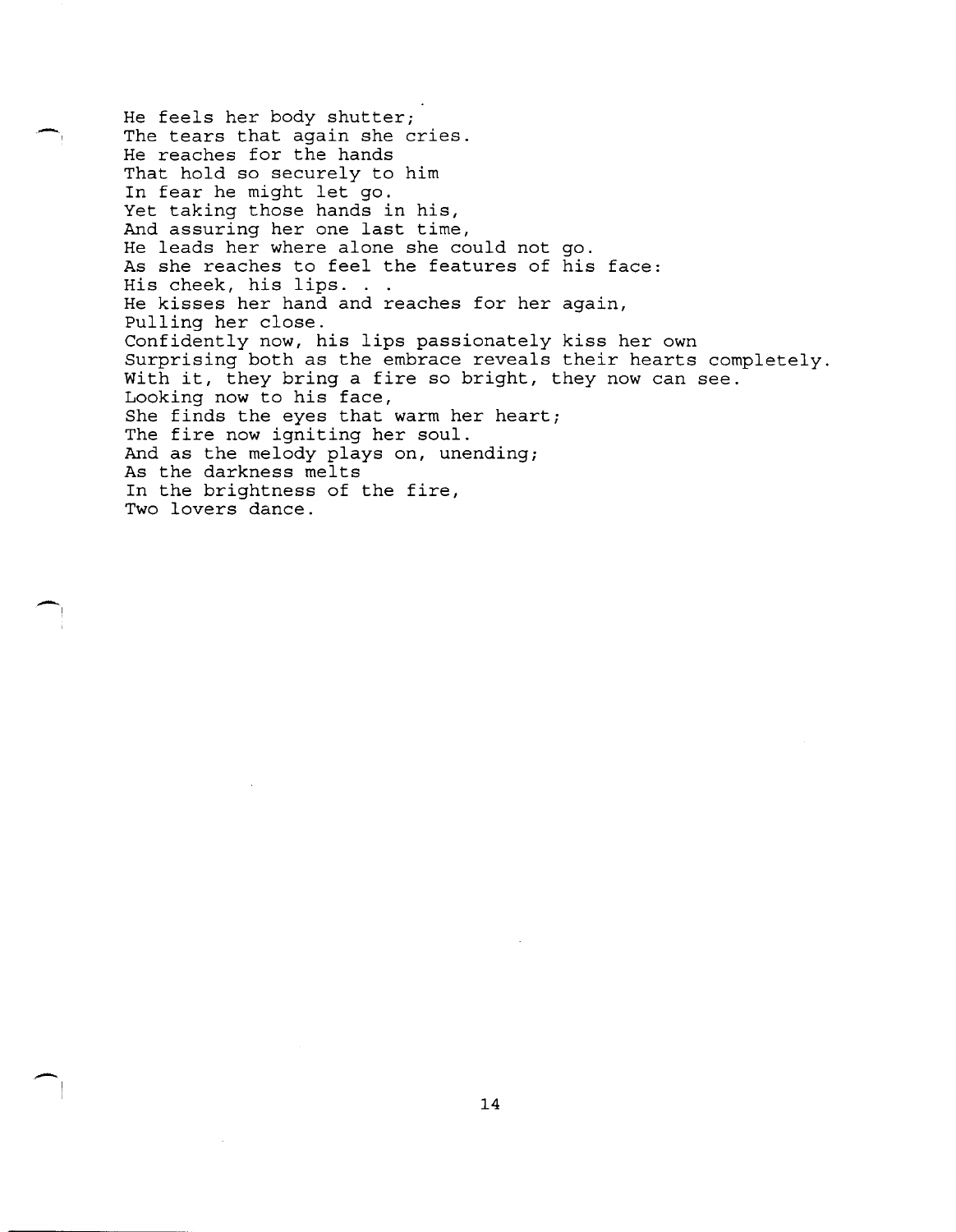#### **As You Sit Before Me Now**

~ I

-

As you sit before me now As I watch the shadows of each move you make In the darkness of a still chamber, My eyes lovingly adore you; My ears are filled with the sweetness of your voice; My mouth longs to speak what my heart dares not say. And as you reach for me, In your gentle touch, My hands long to give you all that you desire As do my lips to fall helplessly Into your passionate embrace. Let me look into your eyes And again find the peace that soothes my aching soul. Let your heart speak again That I may feel it beat fiercely against my chest as it Reveals to me the words your lips hold secret. Such dreams of love were never mine Not had I felt its tender touch Until the night you gave your love to me. My darling, I long that you hold me near to you again. For it is then that the fire that burns my soul is calmed. It is as your words fall softly upon my heart that I fall in love with you again Always deeper than the time before. Reach for me and take the hands that long to hold you. Pull me close and hold the woman who desires only you. Look deep into my eyes until you see the truth of who I am And all I desire And find your reflection there. For with all I am And all I will ever be, I love you.

15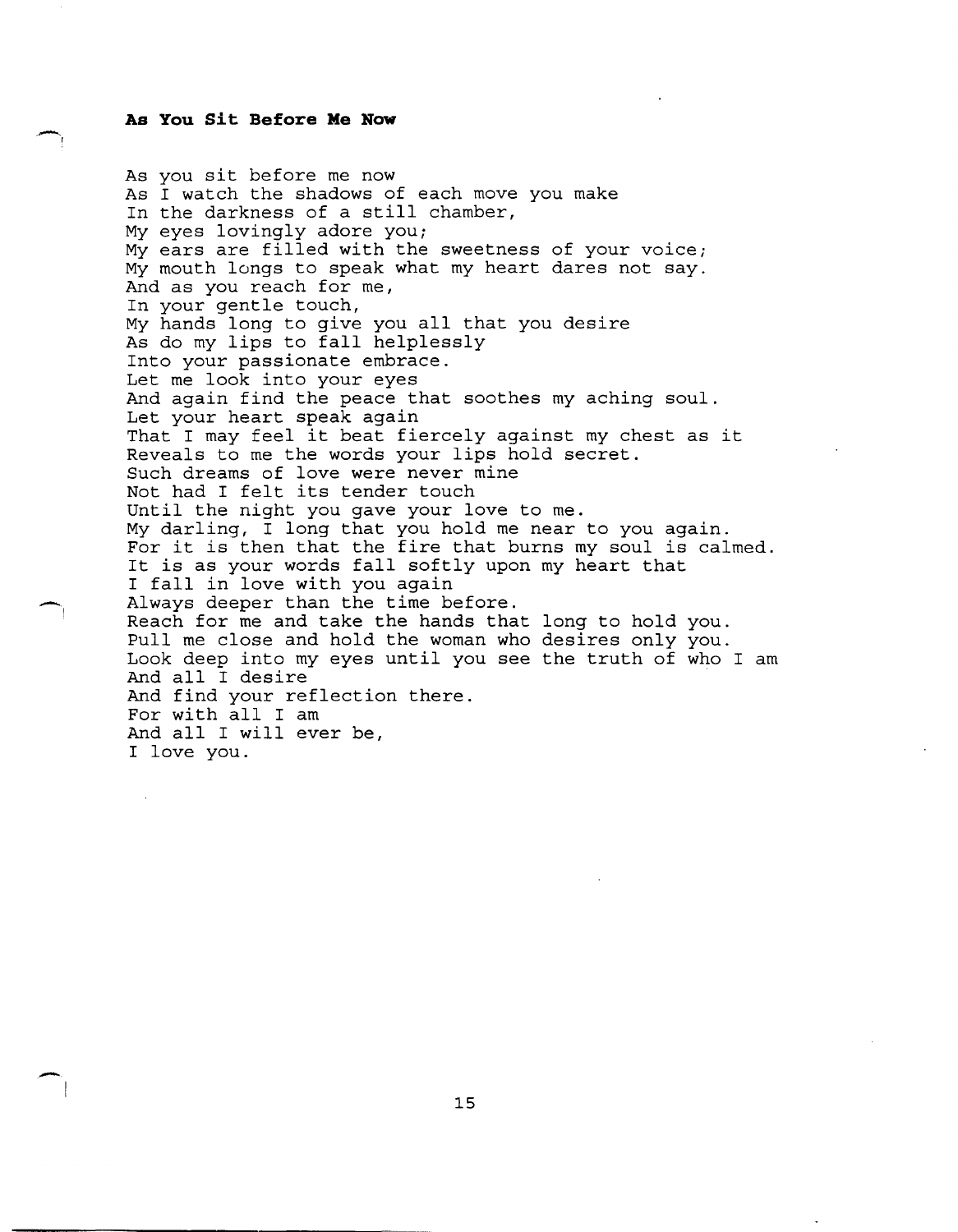# **The Tragedy of Love**

-!

He is everything I want to be And all my life's desire. The morning sun that wakens me And the stars that shine on me tonight. Each moment I am in his arms I long for nothing But to remain. For he is my bread, my wine; The thirst of my heart; The hunger of my soul. One night without him near And my mind rests on nothing But the moment he returns. For drawn together are we by fate And by fate I belong to no other. One night without his kiss And all passion is silenced. May no lover find consummation In the arms of his beloved And no one taste the lips That time denies. May night never find his morning Nor the light she longs to offer Til my lover finds me here. 0, Time now stop your wretched course And Winds of Change be stilled. Until my heart can withstand your deadly blow. Yet as I lie alone, You unsheathe your blackened sword. The pain cuts through my heart To sear my soul And as the crimson stain Is spilled upon your blade And you deny me the life blood I so long for, I know the tragedy of love.

16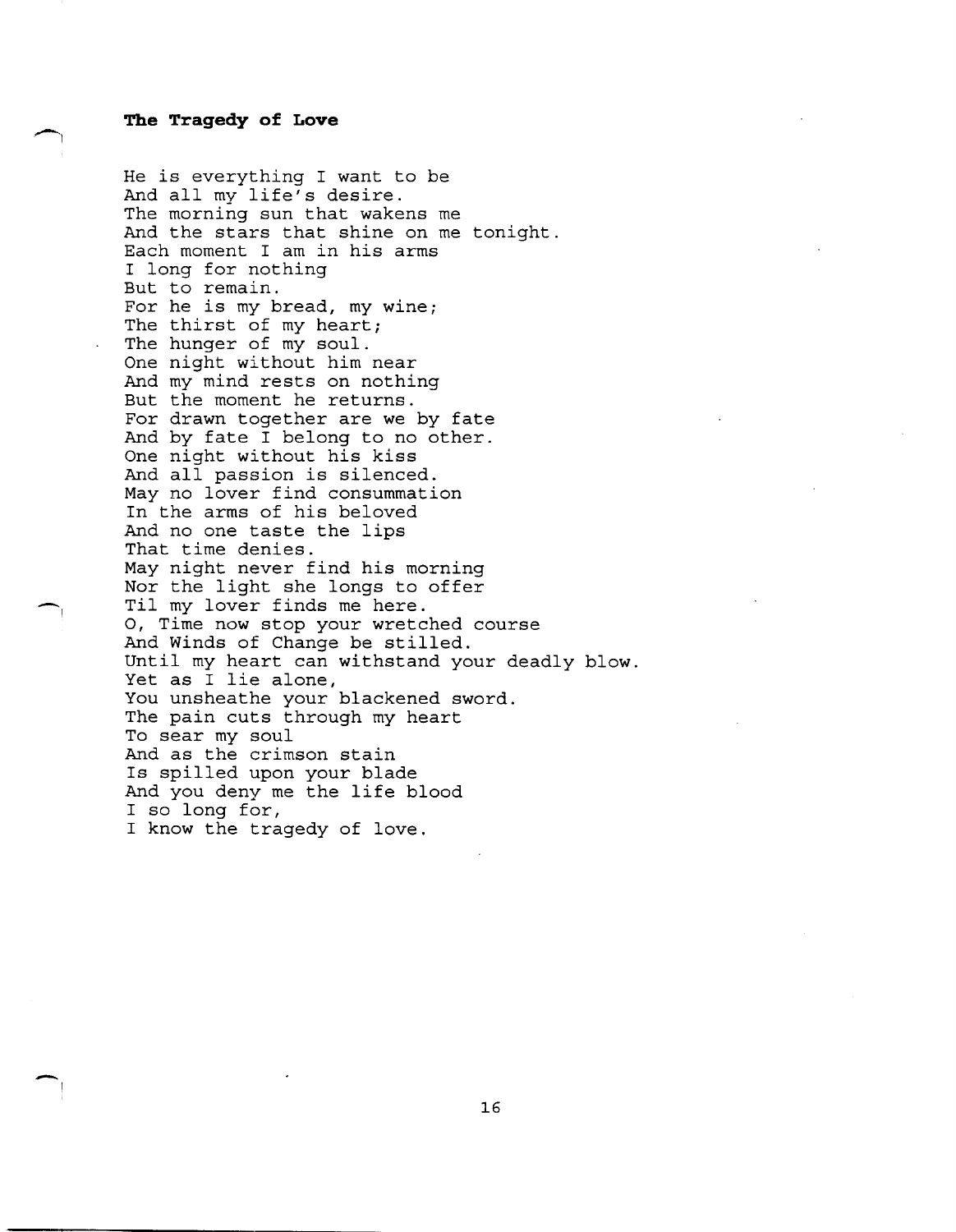# **Endlessly**

 $\overline{\phantom{a}}$ 

 $\bigcap$ 

 $\overline{\phantom{a}}$ 

I long to touch you, darling But 11m unsure just how. My heart leaps within me Knowing that you've waited for this moment For what might seem like forever; Knowing that this commences a new beginning; A fresh start; a brand new world. And my soul with yours rejoices. Yet torn am I by Joy and Sorrow. Mercilessly they tear at my mind. Even now, as I stand before you, Trying to be strong. But the pain burning inside me Is hot enough to scorch my soul Till I fall upon my knees To let the tears flow freely. I search inside my heart to find the words That I might show you What I long to reveal. But these are words only my heart knows; Words that cannot spill from my lips. My tongue cannot express the depth of the love That is driven so far within. Only you can reach it, now. Only to your voice will it arise. And though my body shutters, Through my weeping eyes, Look deep within me and find that love; The desire that is only for you. Hold me close to you tonight, and feel the pounding of my heart Against your chest. Sense the quickness now that you are near; Now that you are close to me again. Take me now. Take the joy and sorrow; The happiness and pain. Take all of me in your arms And know that with every breath I take, My love for you grows stronger. The love that will never cease adoring you; Will never stop longing for the day You return to me. Reach for me now, my love, and Drink from my lips as a seal of our love. And know that as this moment progresses And all live feared comes true Know that I am so proud of all you are; Of all you'll ever be. And know that with all my heart, And with every breath, I'll love you endlessly.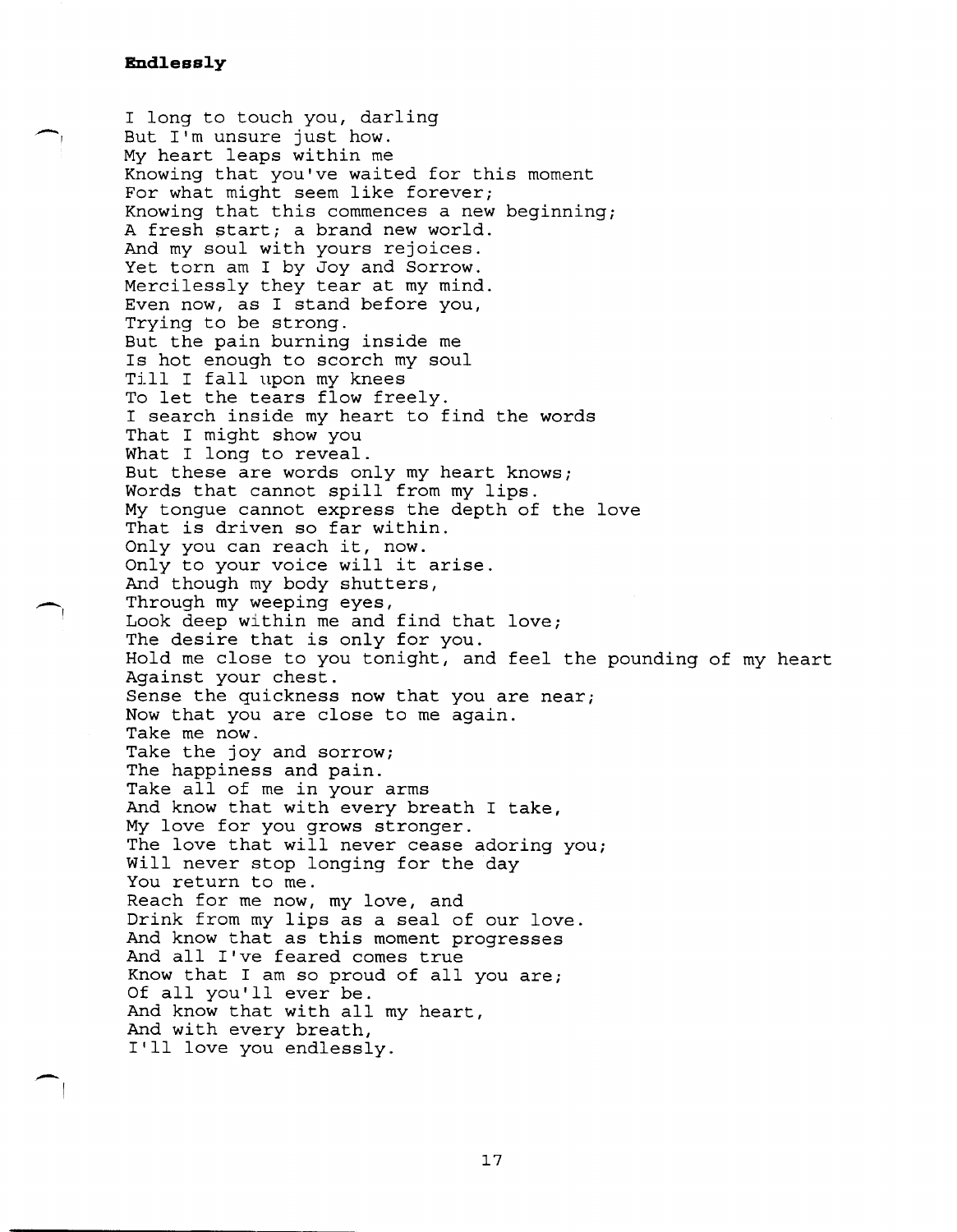# **Desire**

 $\blacksquare$ 

 $\bigcap$ 

-I

The world is hushed around me Yet my heart beats fervently within. I lie awake, alone. But thoughts of you fill my mind. I feel your presence Despite the distance. How I long to be in your arms To share in the kiss that you gently give; To see the face that stirs my heart; To give my hopes, my dreams To give all my love to you Is my desire.

Falling into welcomed dreams: You reach for me. Pulling me close, I rest my head on your strong chest And I feel the heart within you Beat as wildly as my own. And it speaks to me Convincing me that the love, Secure within us, Is the power that will keep us alive Forever. To give your hopes, your dreams To give all your love to me, That was your desire.

The heart within you calms And you brush your hand across my face. I feel the warmth of your love in your touch. Tilting my face to meet yours, You search in my eyes As both of us find our needs met In a glance. Without a word Your lips meet mine. In a moment of passion I lose myself. Giving all my hopes, my dreams Giving all my love to you, Surrendering to my desire.

( continued) 18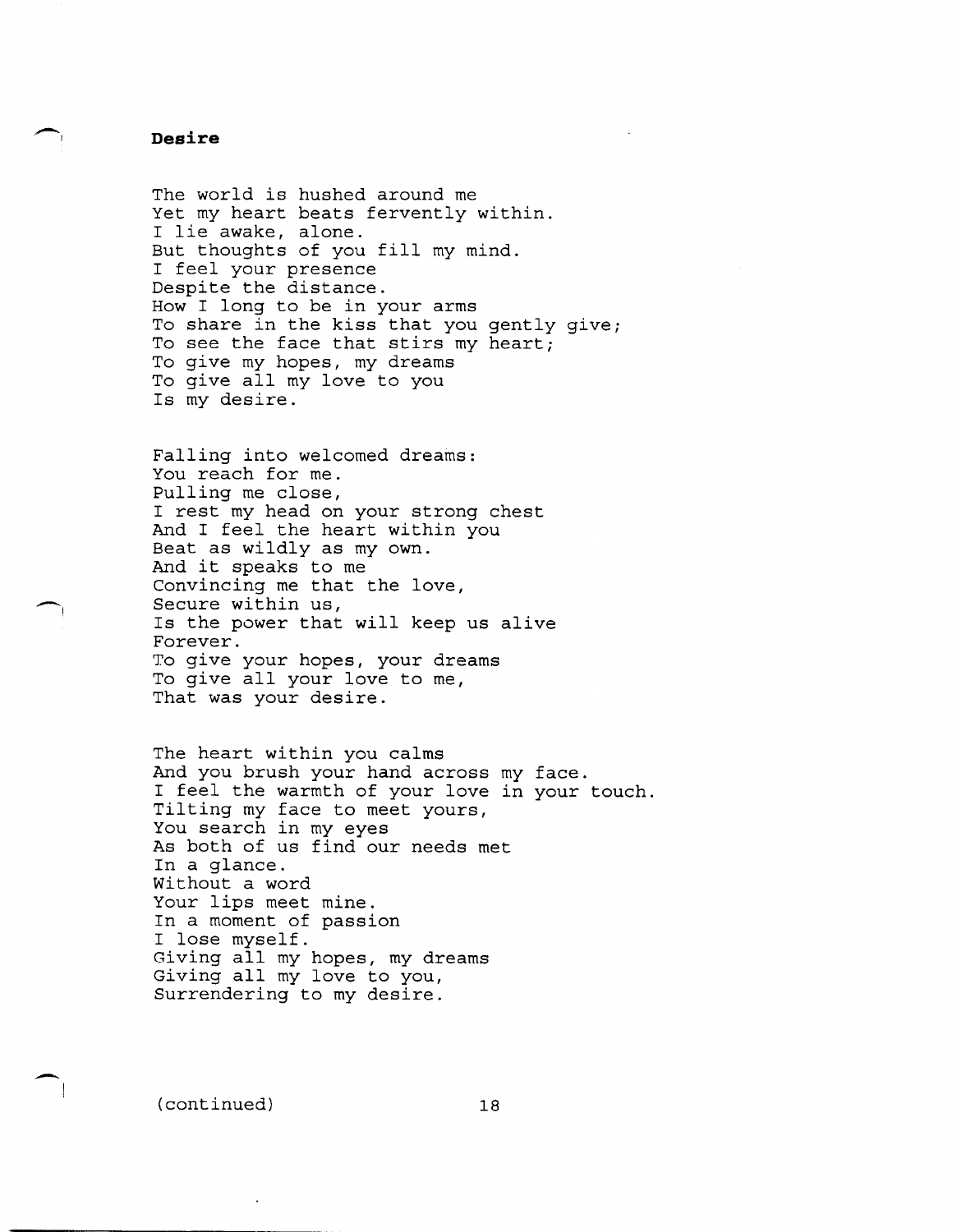Your hands, still caressing my face, Now move to touch my neck, My arms, then rest securely around my waist Until you firmly, yet gently Pull me close to you again. As if we were one man Complete in himself. Our lips separate only long enough For you to tell me you love me Then shower my face with kisses. You fill my heart with peace Despite the quickness of our hearts. Giving all your hopes, your dreams, Giving all your love to me Surrendering to all your desire.

 $\overline{\phantom{1}}$ 

--!

-

As I open my eyes, I search to see your face. But quickly I realize That dreams were all That fueled my passion tonight. My heart longs for the day That my dreams become real. My eyes weep for a time That nothing again separate us. My prayers petition this one request. For you are my hope, my dream. You are all my love And my desire.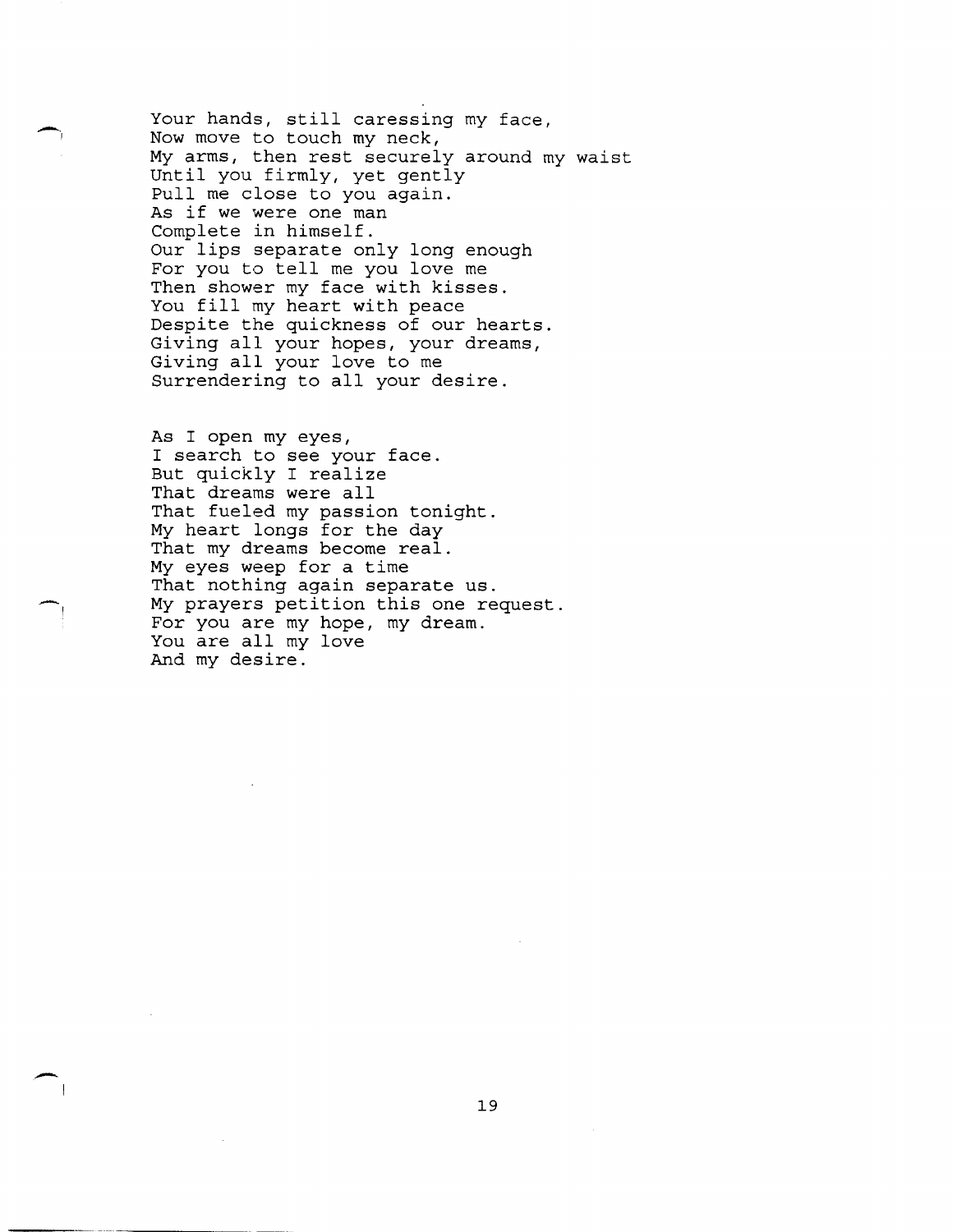#### Author's note:

-I

I feared, perhaps, my words might be misleading. This is by no<br>means a political or philosophical response to Plato, who means a political or philosophical response to Plato, who<br>emphasizes truth as light, which certainly is to be desired. No, emphasizes truth as light, which certainly is to be desired. in my admiration of such a man of wisdom, I chose to let him be. My lines are as they say: an account of my passion and where it can be found. I wrote this when my life was changing rapidly and I wrote this when my life was changing rapidly and upheaval surrounded every turn I made. Because of this, I could not seek to fulfill all I desired except for when I dreamed, nor love the man my heart longed for because of the interference of the<br>troubled world. Rather, it's in my dreams that I can find all I Rather, it's in my dreams that I can find all I want and find it in perfection. And until the day arrives that day unites with night and I can have my passion in the light of the sun, I will long for the darkness where I may dream of what love is meant to be, for I can always find it there. This passion--what I long for most--for you perhaps is different, and your neighbor different still, yet to each of us our passion may be made real in dream; perfected in the night.

#### **Passion**

Passion fills my every thought As dreams of him Fall deep with me in sleep. To hear the whisper of the wind; To feel the blazing heat Of summer's sun As love fulfills his course. Often now the night brings glory, Though once my tormenting enemy. Yet now the darkness Hides the sight of lovers That in my mind, i only see. And there he looks for me Beyond the conscious realm; Where reality is but a nightmare And a dream, my only truth. There in restless longing Comes the gentle touch that lights The fire of love; That it may brand it's mark upon my soul And hush the cries of lover's lost, That i might wear my lover's name And long for no other.

(continued) 20

 $\overline{\phantom{0}}$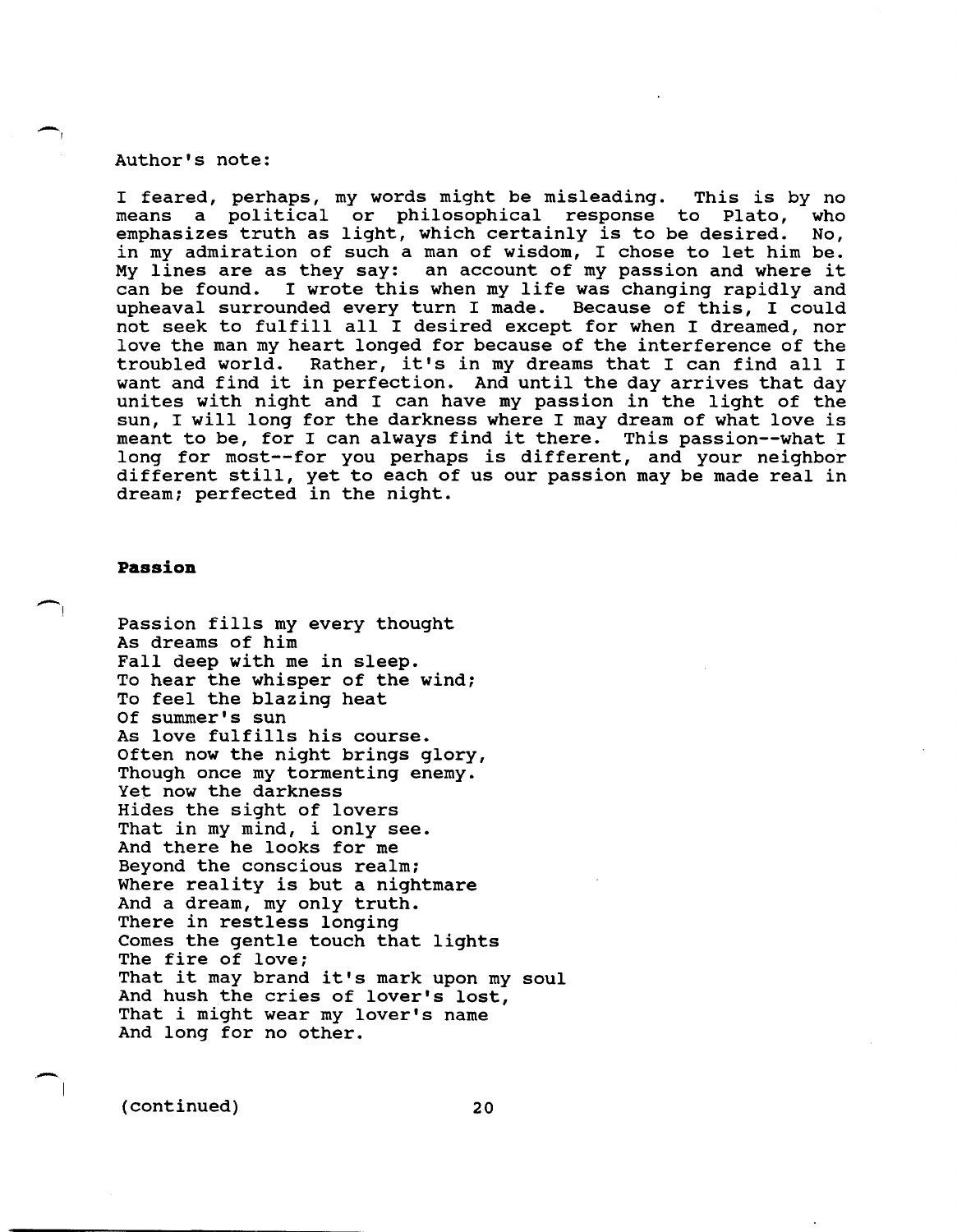I drink of his lips As the purest wine To let the sweetness of the taste linger For a moment Before i partake again Yet not in modesty. For in his embrace now i lay As racing hearts burn to consume our souls And we are one. Beyond the artificial world of man Where the consummation of my rapture Is scorned in the light of the day. Monotonous is the travail in which i wander Yet only for the day do its troubles Bring discord. For when i lay my head to rest May intoxication be my guide As entranced am i to sleep To dream of love perfected.

May this night be mine to dream may this hight be mine to dream<br>For it is in darkness, i find my light And in light of day i find no hope. For it is the day that blocks Man's eyes from seeing The deception in his path; The reality that is no longer his, But only found in darkened hours. Let me fall deep into my sleep again That i may see the longing in lover's eyes And feel the heat of his body as He gently holds me there. Till time has reached its blessed hour And the awakened world be no more: Till the sun rises in a land beyond my dreams Where i am but his own To give into the fire of my heart And to my soul, give way to passion.

 $\bigcap$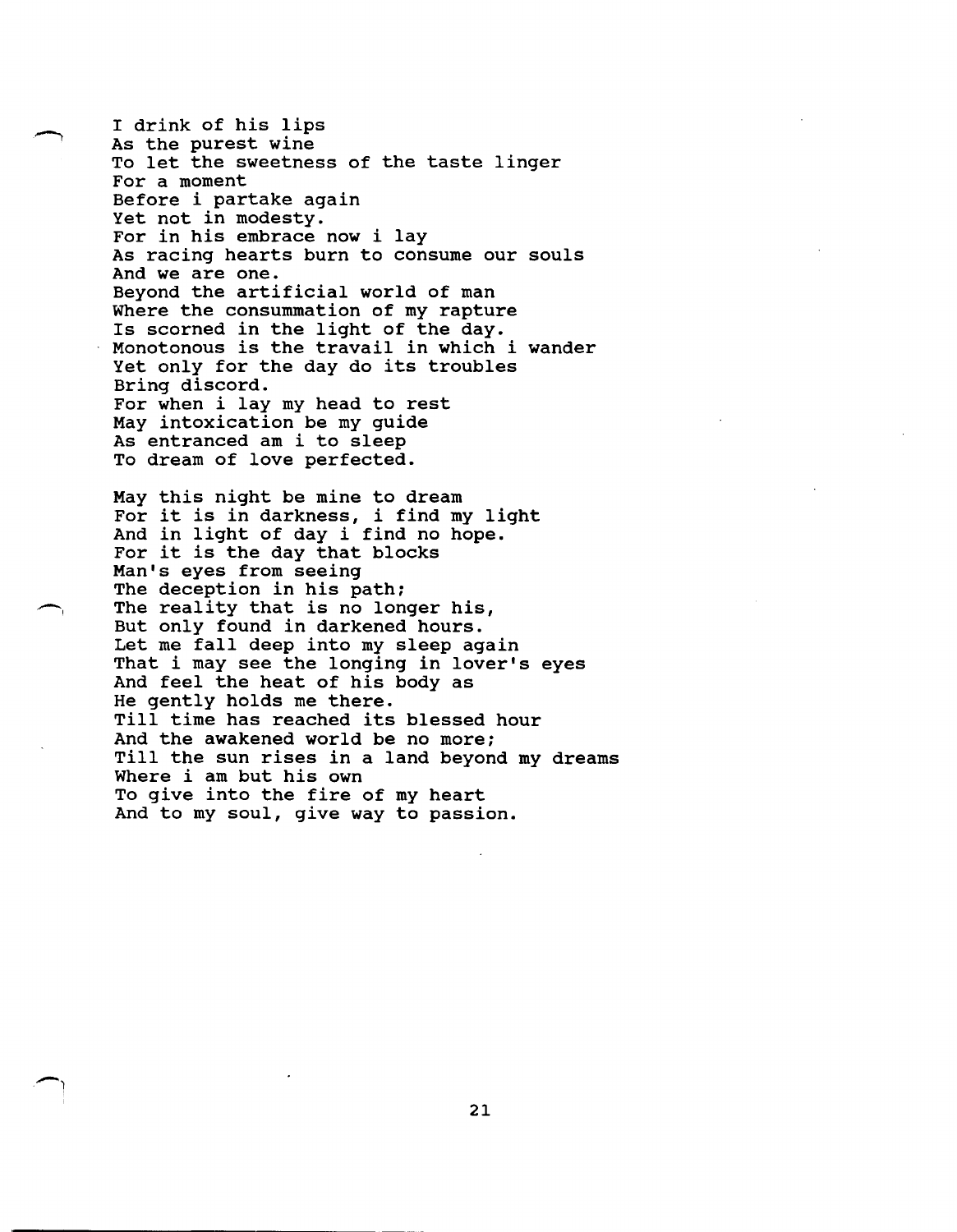#### **The Man I Love**

 $\overline{\phantom{1}}$ 

This man of God of whom I dream, tonight has Opened up a world in which I long to be. Devoted is his heart, tender his touch. Drawn am. I to his arms to find his reverent love.

All I desire shines in the eyes that Light the fire of my soul. And excited am I by the smile that moves my heart Now fervently beating beneath my chest.

Passionate is his embrace. Alive am I when he is near. May he Deny me not the love that inspires me for Darkened is my world without his gentle touch. One man's faithfulness brings awe to all I know. Calling to him now, I feel his touch, as in his Kiss I find the man I love.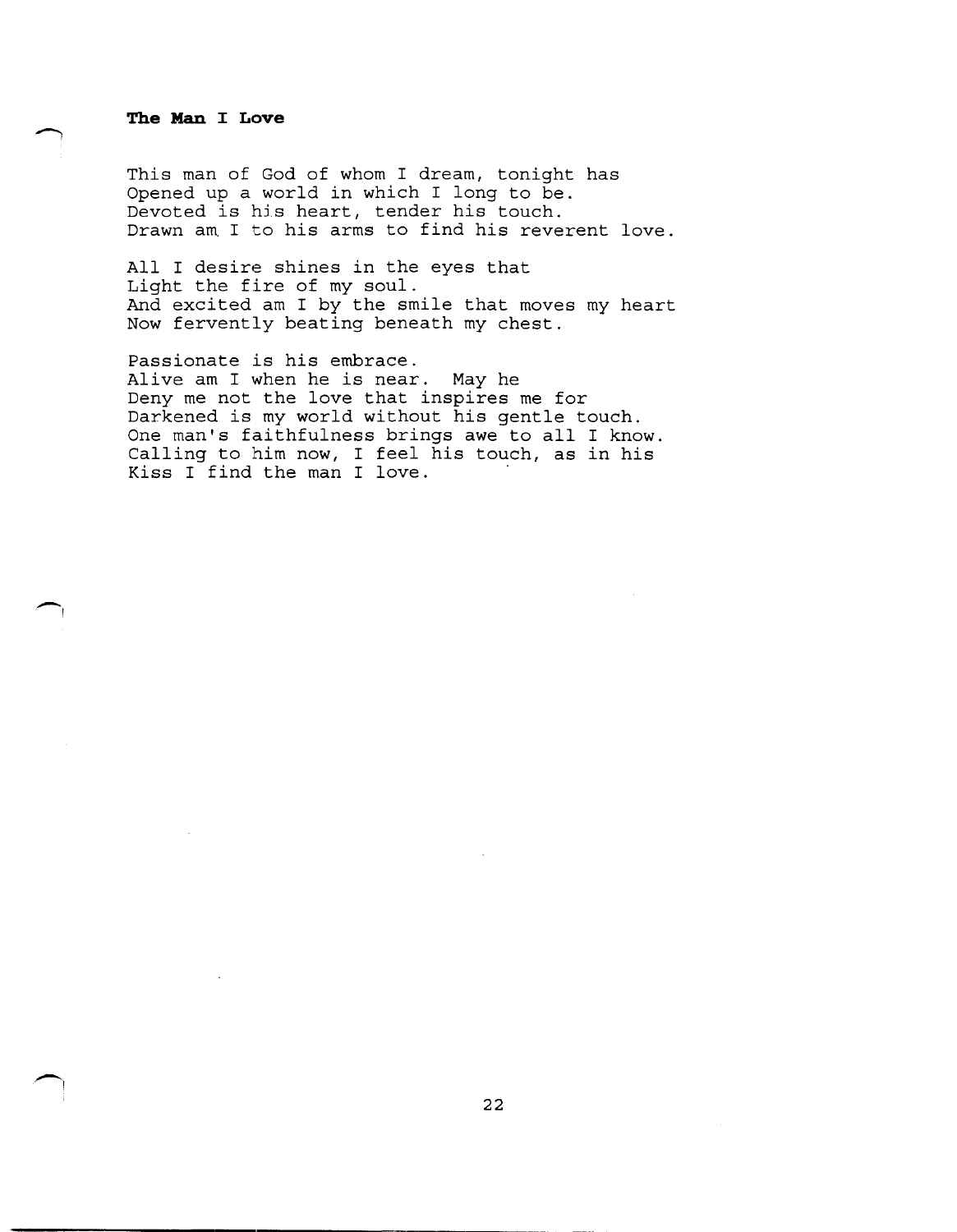#### **My Heart's In Carolina (accompanied with audio tape)**

The sun came up In the sky today 'Bout the town that I've been living in There's not a lot to say It never stops a'raining And there's not a lot to do Just a'working and a'sleeping And a'singing to the blues But there's a place I'm dreaming of Where I can cast my cares away And I believe with every breath I take That I'll be there some day

Cause my heart's in Carolina Where the sky is always blue The sun is always shining And a lover's love is true My heart's in Carolina I can live without a care My heart's in Carolina Cause my baby's living there

 $\sim$ 

When the evening star is shining And there's a full moon in the sky I'll be packing up my suitcase And giving my goodbyes I'll be calling up my baby "Honey, I just called to say I'm leaving in an hour So I'll be with you today" I'll catch a plane to heaven He'll be waiting there for me And in his gentle kiss I'll find my Carolina dream

Cause my heart's in Carolina Where the sky is always blue The sun is always shining And a lover's love is true My heart's in Carolina I can live without a care My heart's in Carolina Cause my baby's living there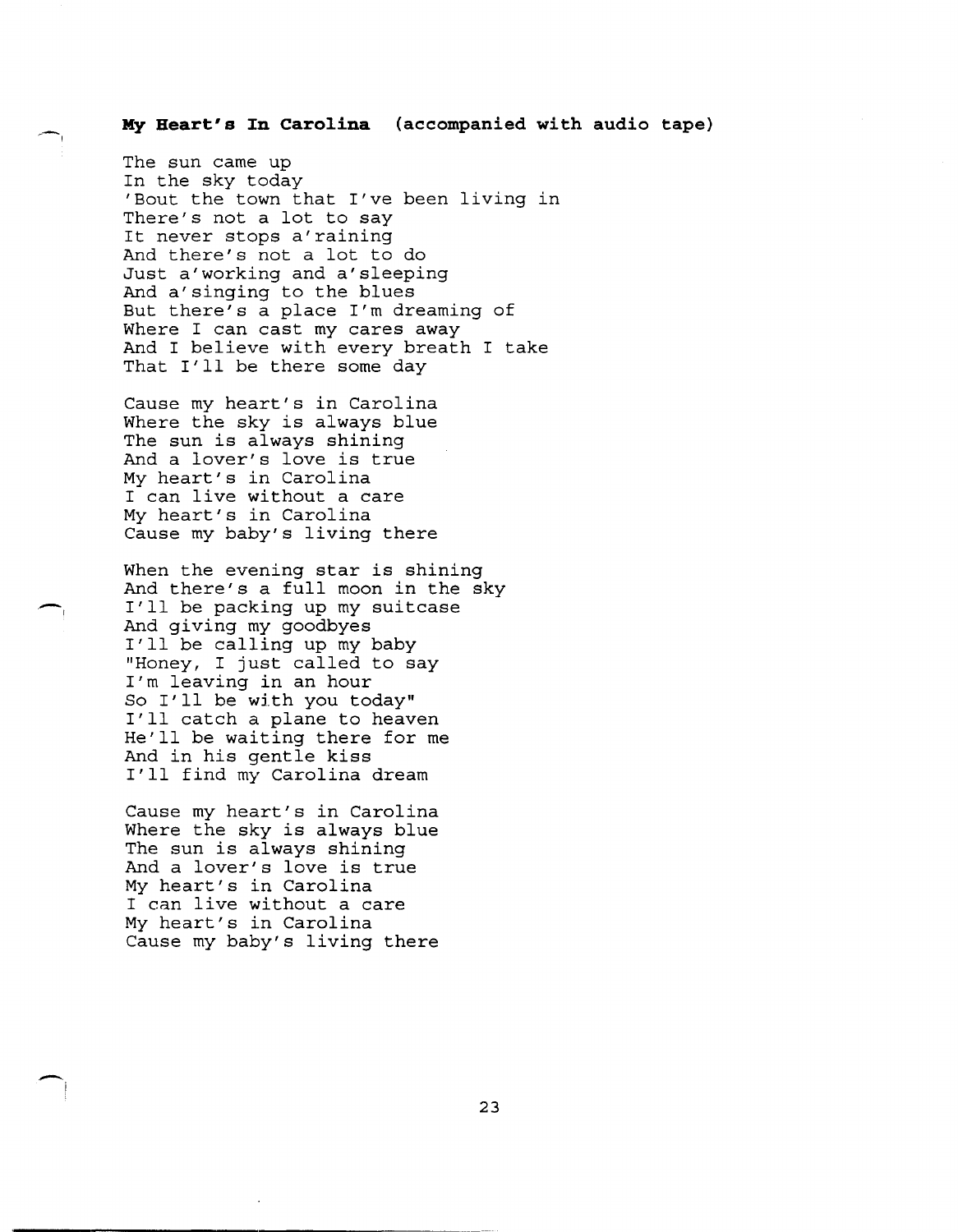# **Do You Feel the Love (accompanied with audio tape)**

I watched As you walked into the room I saw your every move I fell in love with you You came When you saw I was alone In your hand you took my own How could I have known that

 $\rightarrow$ 

In your arms I'd feel the magic in your touch In your kiss I'd need you far too much

Do you feel the love Do you see the passion in my eyes Do you feel the love Search your heart's desire Do you feel the love

Now As you're standing next to me You're the only one I see The only one I need Your touch Like none I ever knew Has made my dreams come true Now I long for only you

In your arms I feel the magic in your touch In your kiss I need you far too much

Do you feel the love Do you see the passion in my eyes Do you feel the love Search your heart's desire Do you feel the love

I need you I've got to have your love Don't leave me here tonight You're all I'm dreaming of Inside My heart's a raging fire You are my one desire I can't live without you

chorus

--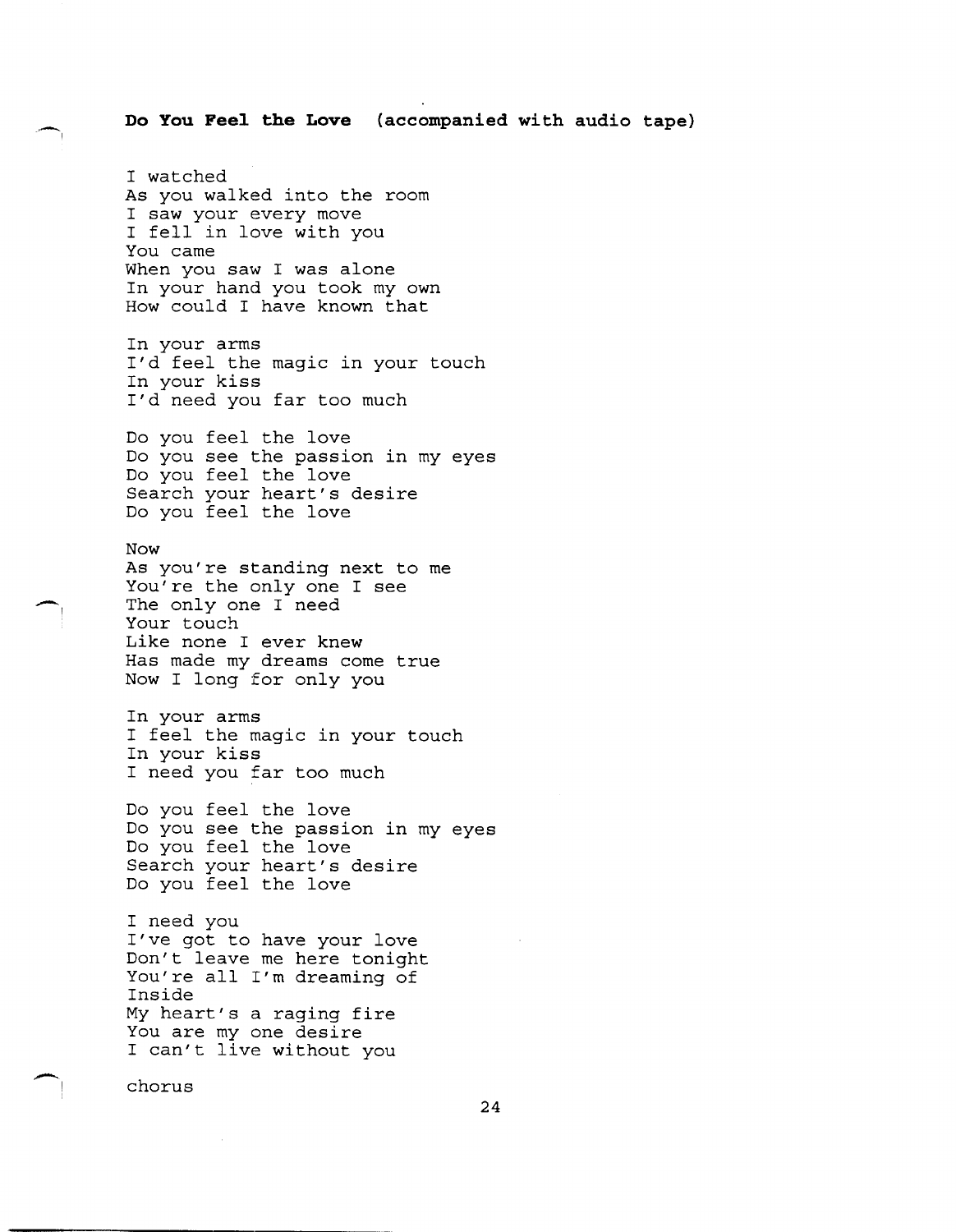# **I Believe In You (accompanied with audio tape)**

I lie in your arms in awesome wonder I marvel at the man whose next to me I know it as I look into your eyes There's nothing in this world that you can't be

You could have the whole world if you wanted You could have the heavens if you choose And I know it as you reach to hold me close There's nothing in this world that you can't do

And I believe in you I believe in you Look into my eyes and see That you are everything to me I believe in you

 $\overline{\phantom{0}}$ 

 $\overline{\phantom{1}}$ 

-!

In between my tears of joy and sorrow Sometimes I find love so hard to believe But in your touch, each time you soon convince me There's nothing in this world that you can't be

And when I wonder if we'll ever make it When I question if our love will see us through In your kiss you seem always to remind me There's nothing in this world that you can't do

And I believe in you I believe in you Look into my eyes and see That you are everything to me I believe in you

In your eyes is all I ever hoped for In your touch is all I'll ever need You are the lover and the friend I've dreamed of There's nothing in this world that you can't be

You offer all the strength and love that guides me And every time you take my hand you prove Your faithfulness and love is like no other There's nothing in this world that you can't do

And I believe in you I believe in you Look into my eyes and see That you are everything to me I believe in you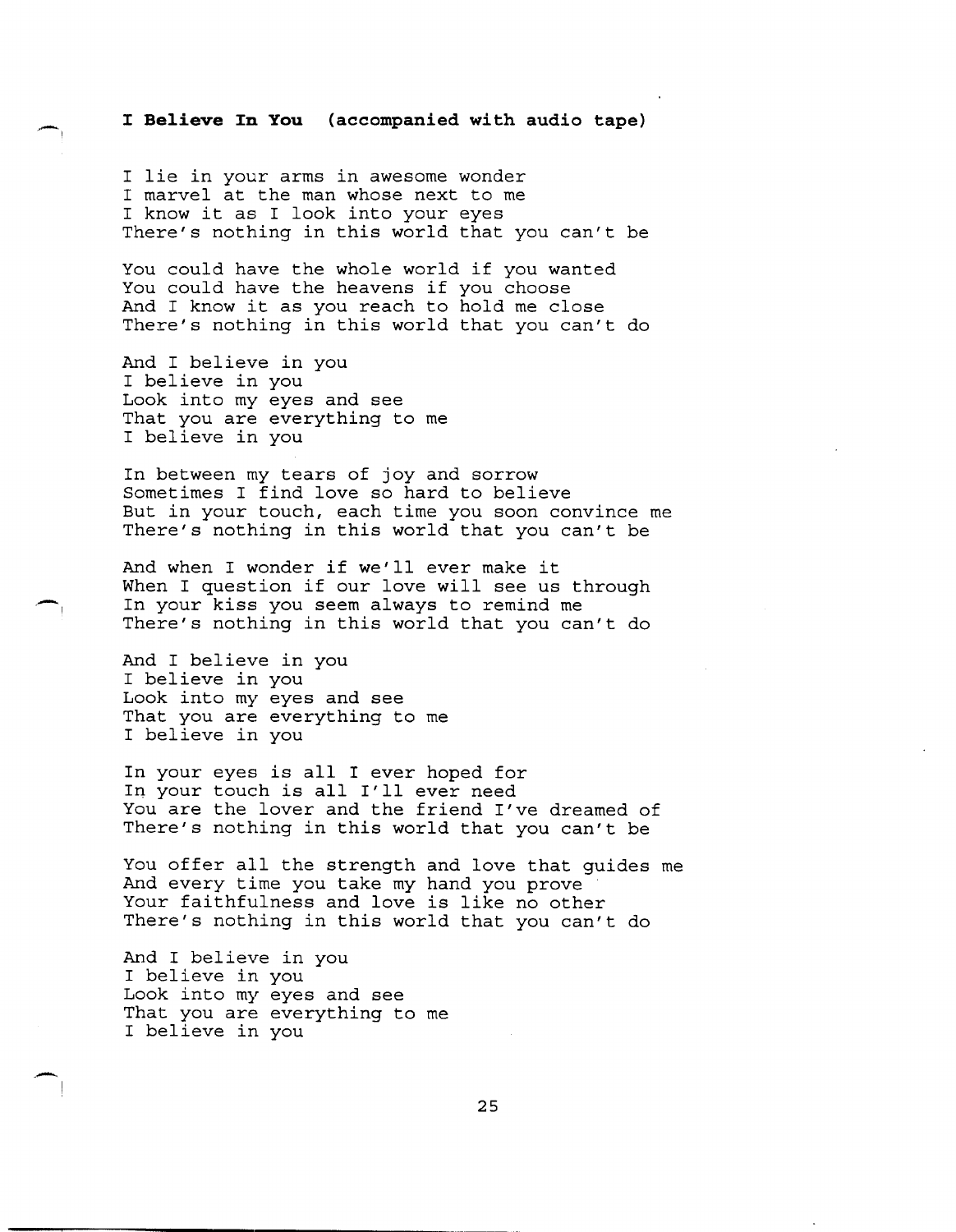#### **In Your Eyes (accompanied with audio tape)**

Your heart is such a precious gift TenderJy I hold it before me now In wonder. Your smile how it reaches me Excitedly my soul awakes again In freedom. Each time I feel your hand in mine The touch confirms we've found our place in time Together.

But in your eyes I can see the rising sun. In your eyes I can see the stars above. In your eyes When there's nothing left to be sure of, I could always see the love In your eyes.

-

 $-$ 

Those eyes are like the deepest ocean. With a gentle breeze they calm the deepest fears Inside me. Oh, I was but a lonely vessel Until those precious waves surrounded me They hold me. Let the waters cover over me For it is in your eyes that I am drown, But you save me.

In your eyes I can see the rising sun. In your eyes I can see the stars above. In your eyes When there's nothing left to be sure of I could always see the love In your eyes.

And in your eyes I can see the rising of the sun. In your eyes I can see the million stars above. In your eyes, Baby, when there's nothing left to be sure of I could always see the love In your eyes. I could always see the love In your eyes. I could always see the love In your eyes.